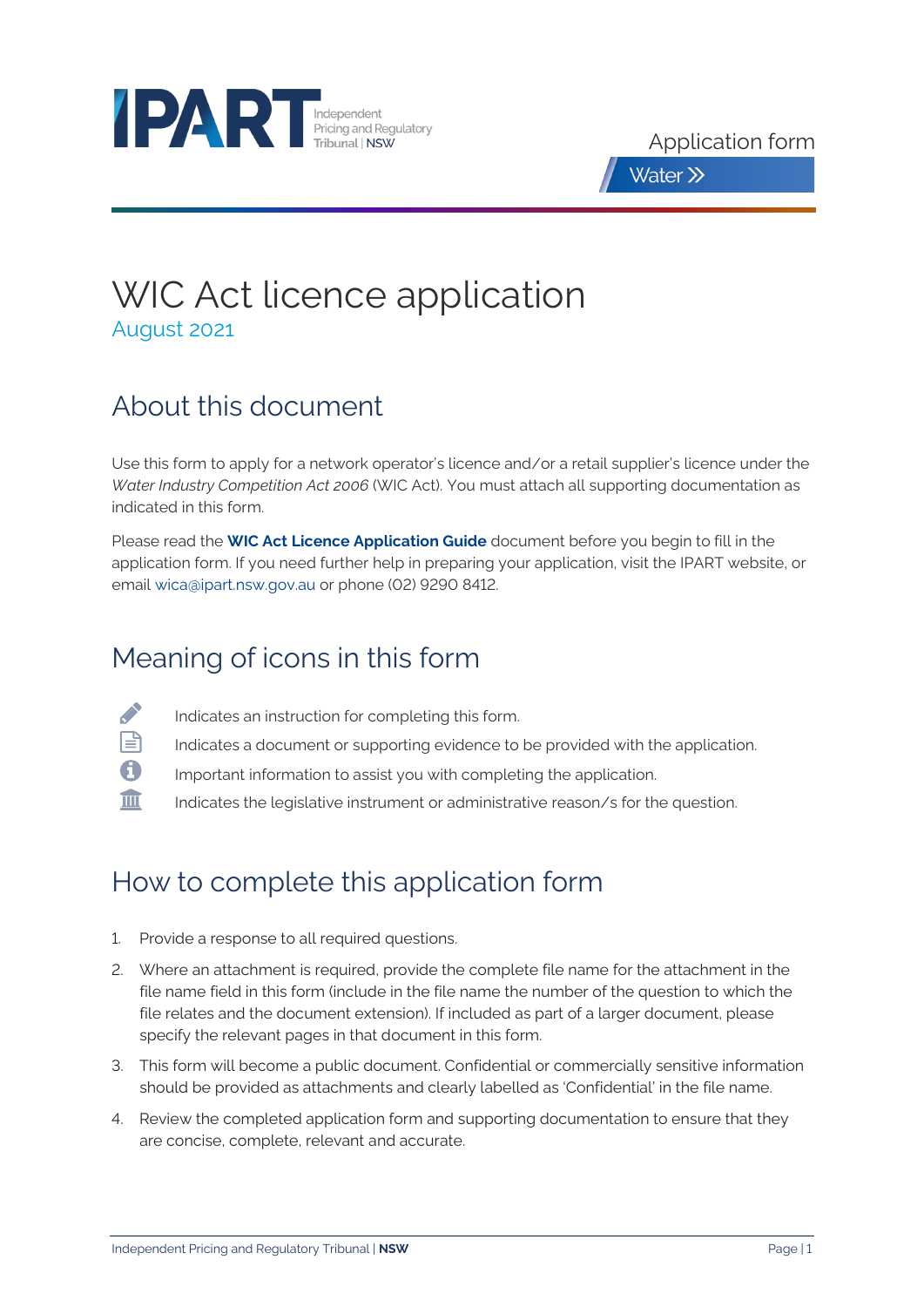# About the application

# 1. Name and location of the proposed scheme

| Provide the details as specified in the table.                    |                                    |
|-------------------------------------------------------------------|------------------------------------|
| Name of applicant corporation                                     | Altogether Cooranbong Pty Ltd (AC) |
| Scheme name                                                       | Cooranbong                         |
| Local government area(s) where the proposed scheme is<br>located. | Lake Macquarie LGA                 |

### 2. Are you applying for a new licence or a variation to an existing licence?

| L | Check the box that is applicable. You can only check one box. |                         |
|---|---------------------------------------------------------------|-------------------------|
|   | New licence                                                   | Go to <b>Question 3</b> |
| k | Variation to an existing licence                              | Go to Question 5        |

## 3. What type of new licences and services are you applying for?

A retail supplier's licence authorises the licensee to supply water or provide sewerage services by means of water industry infrastructure. A network operator's licence authorises the licensee to construct, maintain and operate water industry infrastructure.



Retail supplier's licence

A

**CANAD** 

- ☐ Supply non-potable water
- ☐ Supply drinking water
- ☐ Sewerage service

Network operator's licence

☐ Non-potable water infrastructure ☐ Drinking water infrastructure ☐ Sewerage infrastructure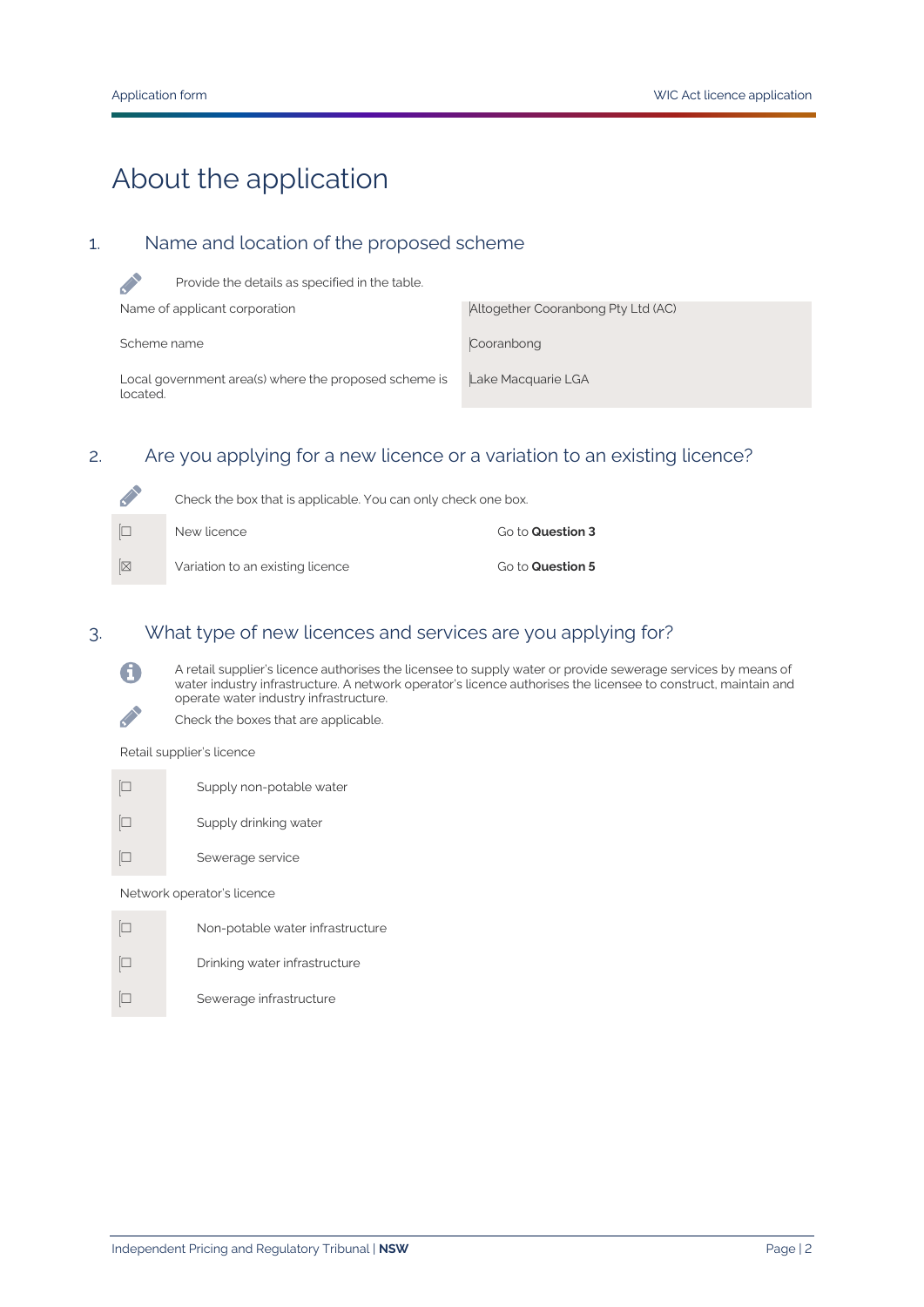# 4. What type of properties are you proposing to service?

We use property type and number estimates to understand the scheme you are proposing when assessing the application. The information provided here may be indicative only. The type and number of properties will not be restricted by a licence.

A property means any single real property proposed to be connected to the system and a charge for the service is levied on the owner of the real property. For example, residential properties include single dwellings and each apartment in a high-rise residential complex. Shopping centres with separate connections for each shop are to be counted as one commercial property.



6

Indicate what type of customers you expect to service by checking the applicable boxes for each licence type (retail, network or both). Provide an estimate of the number of properties for each customer type.

#### Retail Supplier's Licence

| $\Box$         | Non-potable services to small retail customers (i.e. less<br>than 15ML/year/customer)    | No. of properties: |
|----------------|------------------------------------------------------------------------------------------|--------------------|
| $\Box$         | Non-potable services to customers other than small<br>retail customers                   | No. of properties: |
| $\boxed{\Box}$ | Drinking water services to small retail customers (i.e.<br>less than 15ML/year/customer) | No. of properties: |
| $\Box$         | Drinking water services to customers other than small<br>retail customers                | No. of properties: |
| $\Box$         | Sewerage services to small retail customers (i.e. less<br>than 10.5 ML/year/customer)    | No. of properties: |
|                | Sewerage services to customers other than small retail<br>customers                      | No. of properties: |

#### Network Operator's Licence

| Go to Question 8.      |                                                 |  |
|------------------------|-------------------------------------------------|--|
| Other customer type    | Specify customer type<br>and no. of properties: |  |
| Industrial properties  | No. of properties:                              |  |
| Commercial properties  | No. of properties:                              |  |
| Residential properties | No. of properties:                              |  |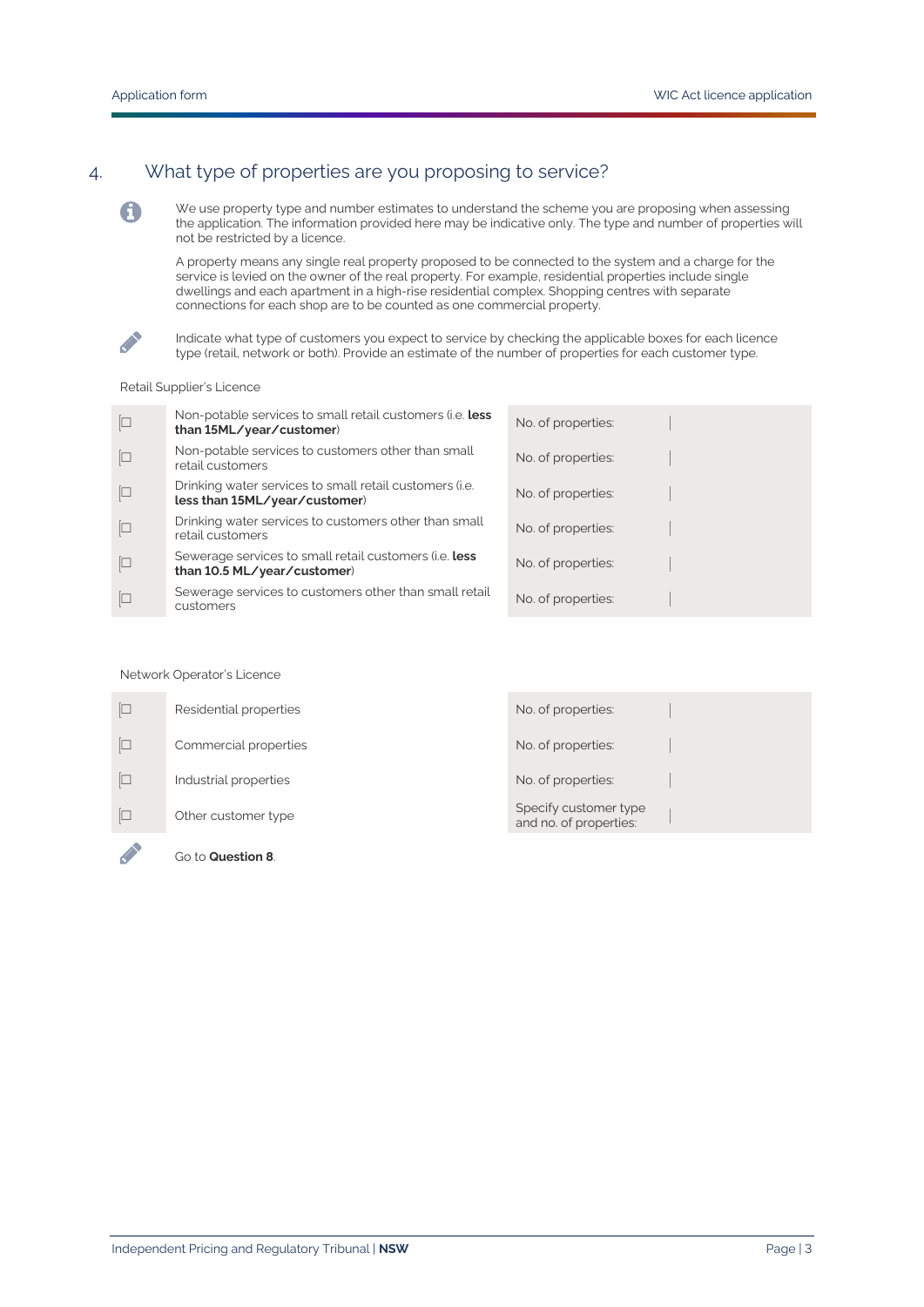**Contract Contract** 

A

 $\mathscr{L}$ 

## 5. Which licence requires a variation and for which activities?

Check the boxes that are applicable. Provide the licence number of the licence that requires the variation.

| Retail supplier's licence |                                         | Licence no.:           |
|---------------------------|-----------------------------------------|------------------------|
| $\Box$                    | Non-potable water activities authorised | Go to Question 6       |
|                           | Drinking water activities authorised    | Go to Question 6       |
| $\Box$                    | Sewerage services activities authorised | Go to Question 6       |
|                           | Network operator's licence              | 15_033<br>Licence no.: |
| $\boxtimes$               | Non-potable water activities authorised | Go to Question 7       |
| $\boxtimes$               | Drinking water activities authorised    | Go to Question 7       |
|                           |                                         |                        |

## <span id="page-3-0"></span>6. What are the proposed licence scope variations in your retail supplier's licence?

A proposed variation to the activities authorised in the licence is a 'licence scope variation'.

#### Check the boxes that are applicable to your proposed variations.

| <b>Contract Contract</b><br>Check the boxes that are applicable to your proposed variations. |                              |                                            |                       |                               |               |
|----------------------------------------------------------------------------------------------|------------------------------|--------------------------------------------|-----------------------|-------------------------------|---------------|
| <b>Activities</b><br>authorised                                                              | <b>Authorised</b><br>persons | <b>Persons or</b><br>classes of<br>persons | Area of<br>operations | <b>Authorised</b><br>purposes | <b>Others</b> |
| Non-potable<br>water                                                                         |                              |                                            | $\Box$                | L                             | $\Box$        |
| Drinking water                                                                               | $\Box$                       | $\Box$                                     | $\Box$                | $\Box$                        | $\Box$        |
| Sewerage<br>services                                                                         |                              |                                            | П                     | L                             | C             |

Describe the proposed change to each of the variations that you have identified above. Add more rows if required.

#### **Type of change Activity currently**

*E.g. area of operations for non-potable water service*

**authorised** *E.g. area specified in Table 1.4 of the licence*

#### **Activity currently in operation**

*E.g. all of the area as specified in Table 1.4 of the licence*

#### **Activity proposed to be varied**

*E.g. expansion of the area of operations to service an additional 100 lots to the west of the area of operations*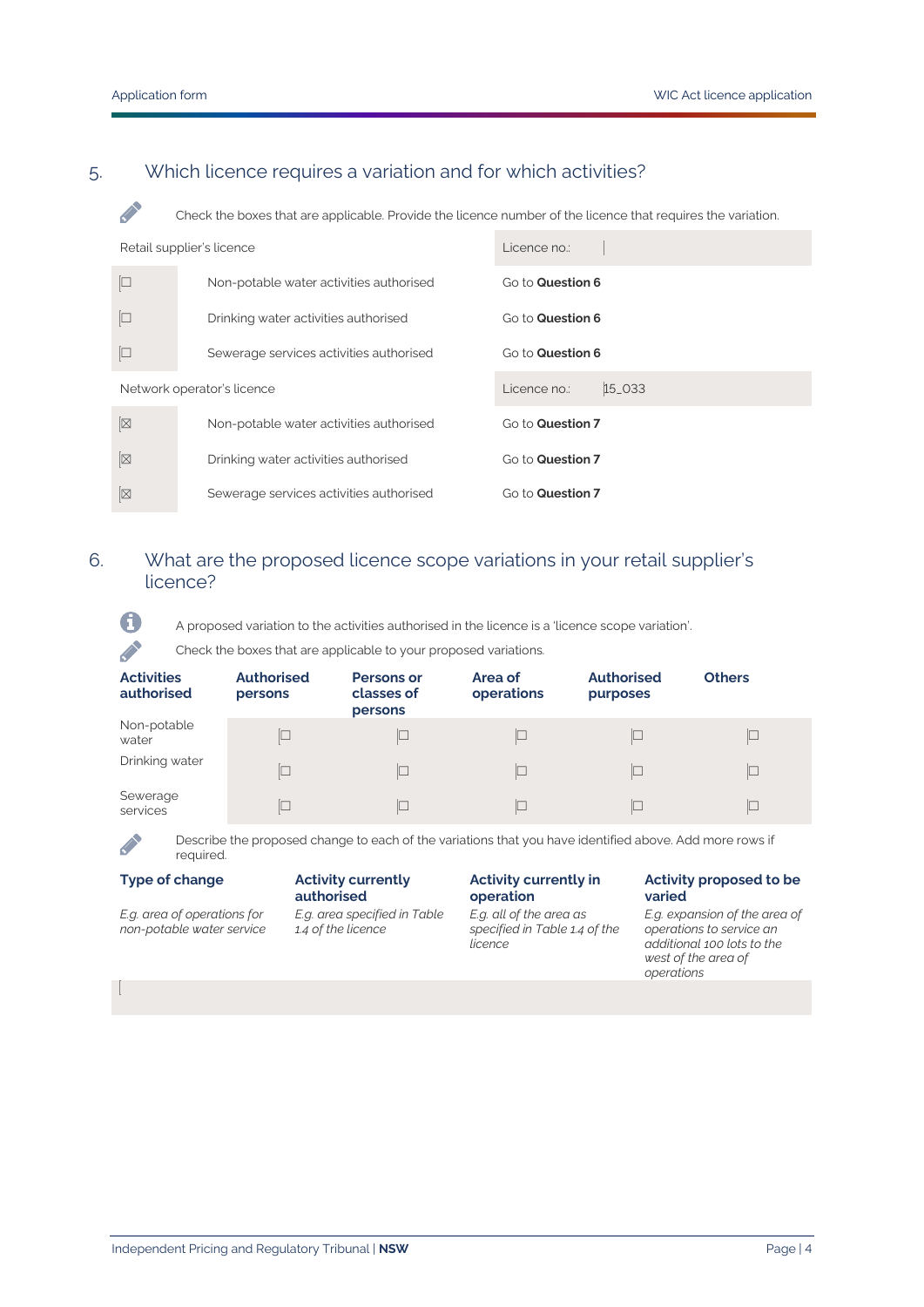## 7. What are the proposed licence scope variations in your network operator's licence?



**CONTRACTOR** 

A proposed variation to the activities authorised in the licence is a 'licence scope variation'.

Check the boxes that are applicable to your proposed variations.

| <b>Activities</b><br>authorised | <b>Authorised</b><br>persons | <b>Infrastructure</b><br>and purposes | Area of<br>operations | Authorised<br>purposes | <b>Others</b> |
|---------------------------------|------------------------------|---------------------------------------|-----------------------|------------------------|---------------|
| Non-potable<br>water            |                              |                                       | $\boxtimes$           | $\boxtimes$            |               |
| Drinking water                  |                              |                                       | $\boxtimes$           |                        | C             |
| Sewerage<br>services            |                              |                                       | $\boxtimes$           |                        | C             |

Describe the proposed change to each of the variations that you have identified above. Add more rows if required.

| <b>Type of change</b><br>E.g. end uses of non-potable<br>water          | <b>Activity currently</b><br>authorised<br>E.g. toilet flushing and<br>washing machines                                                                                                                                                                | <b>Activity currently in</b><br>operation<br>E.g. all of the authorised<br>end uses                                                                                                                                           | <b>Activity proposed to</b><br>be varied<br>E.g. include additional end<br>use for ornamental water<br>features                                                                                                                                                                                                                                                                                                   |
|-------------------------------------------------------------------------|--------------------------------------------------------------------------------------------------------------------------------------------------------------------------------------------------------------------------------------------------------|-------------------------------------------------------------------------------------------------------------------------------------------------------------------------------------------------------------------------------|-------------------------------------------------------------------------------------------------------------------------------------------------------------------------------------------------------------------------------------------------------------------------------------------------------------------------------------------------------------------------------------------------------------------|
| Additional end uses of non-<br>potable water                            | Toilet flushing<br>$\bullet$<br>Washing<br>$\bullet$<br>Machine<br>Car washing<br>$\bullet$<br>Ornamental<br>$\bullet$<br>water features<br>Irrigation<br>$\bullet$<br><b>Dust</b><br>$\bullet$<br>suppression                                         | All of the authorised end<br>uses                                                                                                                                                                                             | General wash down<br>residential<br>and<br>(for<br>industrial use on<br>hard<br>surfaces)<br>Street cleaning<br><b>Process</b><br>water<br>at<br>recycled water treatment<br>plant (process<br>water<br>would not be provided to<br>or retailed to any end user<br>customers).                                                                                                                                    |
| Area of operations: potable<br>water, non-potable water and<br>sewerage | Altogether Cooranbong<br>Pty Ltd (AC) has approval<br>to operate potable water,<br>non-potable water and<br>sewerage infrastructure at<br>all areas specified in Table<br>of the<br>2.3<br>licence<br>Cooranbong<br>scheme<br>(licence number 15_033). | AC operate and maintain<br>potable<br>water.<br>non-<br>potable<br>water<br>and<br>sewerage infrastructure at<br>all areas specified in Table<br>2.3<br>of the<br>licence<br>Cooranbong<br>scheme<br>(licence number 15_033). | AC seeks to include all<br>area of the lots listed<br>below to its area of<br>operation:<br>Lot 82 DP 1237780<br>$\bullet$ .<br>Lot 51 DP 1259976<br>$\bullet$<br>Lot 52 DP 1259976<br>Each lot described above<br>already<br>partially<br>is.<br>covered by the existing<br>area of operations, but AC<br>through<br>seeks,<br>this<br>NOLV3, to extend the area<br>of operations to cover<br>these entire lots. |

# About the applicant

## **Questions for all applicants**



All applicants must provide answers to **Questions 8 to 16**.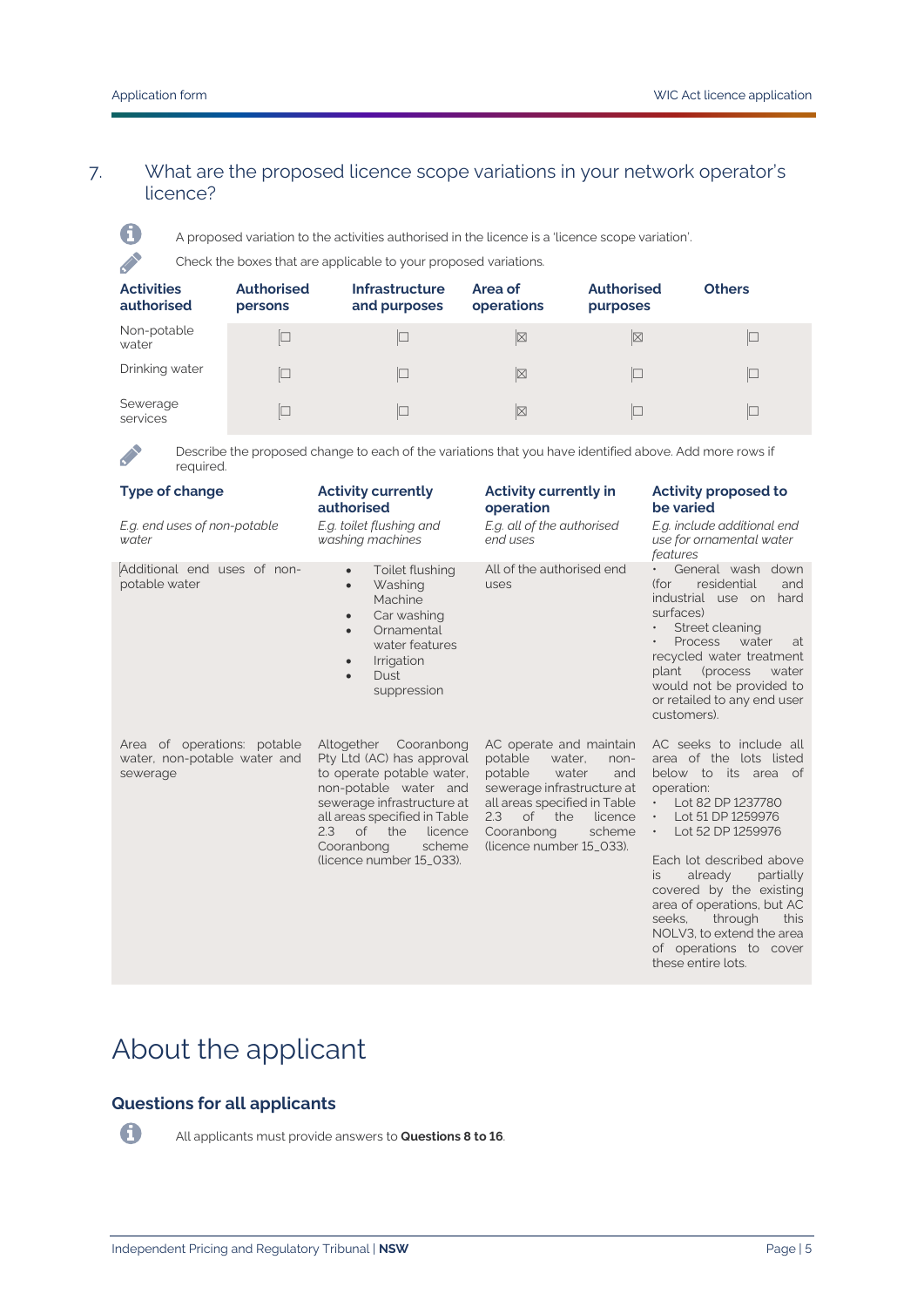**CONTRACTOR** 

A

 $\mathcal{L}$ 

# 8. Which corporation is applying for a licence?

Under section 8(1) of the WIC Act, an application for a licence can only be made by, or on behalf of, a 皿 corporation.

Provide information about the applicant corporation.

| Altogether Cooranbong Pty Ltd (formerly trading as<br>Cooranbong Water Pty Ltd) |
|---------------------------------------------------------------------------------|
| 66 169 450 453                                                                  |
| 169 450 453                                                                     |
| Level 1<br>73 Miller Street.<br>North Sydney, NSW, 2000                         |
| Level 1<br>73 Miller Street.<br>North Sydney, NSW, 2000                         |
|                                                                                 |

# 9. Who are your contacts for this application?

Provide details of your primary and secondary contacts.

| Contact        | <b>Primary contact</b>      | <b>Secondary contact</b>                                  |
|----------------|-----------------------------|-----------------------------------------------------------|
| Full name      | Ned Campbell                | Darren Wharton                                            |
| Job title      | Network Engineering Manager | Executive Manager, Sustainable Utility<br><b>Services</b> |
| Contact number |                             |                                                           |
| Email address  |                             |                                                           |

We may have questions regarding the financial information you provide to support your application.

Provide contact details for an authorised representative to clarify financial information provided in the application (e.g. accountant, Financial Controller, CFO or external Auditor),

| <b>Contact</b>                                                                                     | <b>Authorised representative</b>     |
|----------------------------------------------------------------------------------------------------|--------------------------------------|
| Full name                                                                                          | Yvonne van Wijk                      |
| Job title/ Relationship with applicant                                                             | External auditor                     |
| Firm name (if applicable)                                                                          | Deloitte                             |
| Contact number                                                                                     |                                      |
| Email address                                                                                      |                                      |
| If required, may we contact this authorised representative<br>to clarify any information provided? | Yes<br>N <sub>o</sub><br>⊠<br>$\Box$ |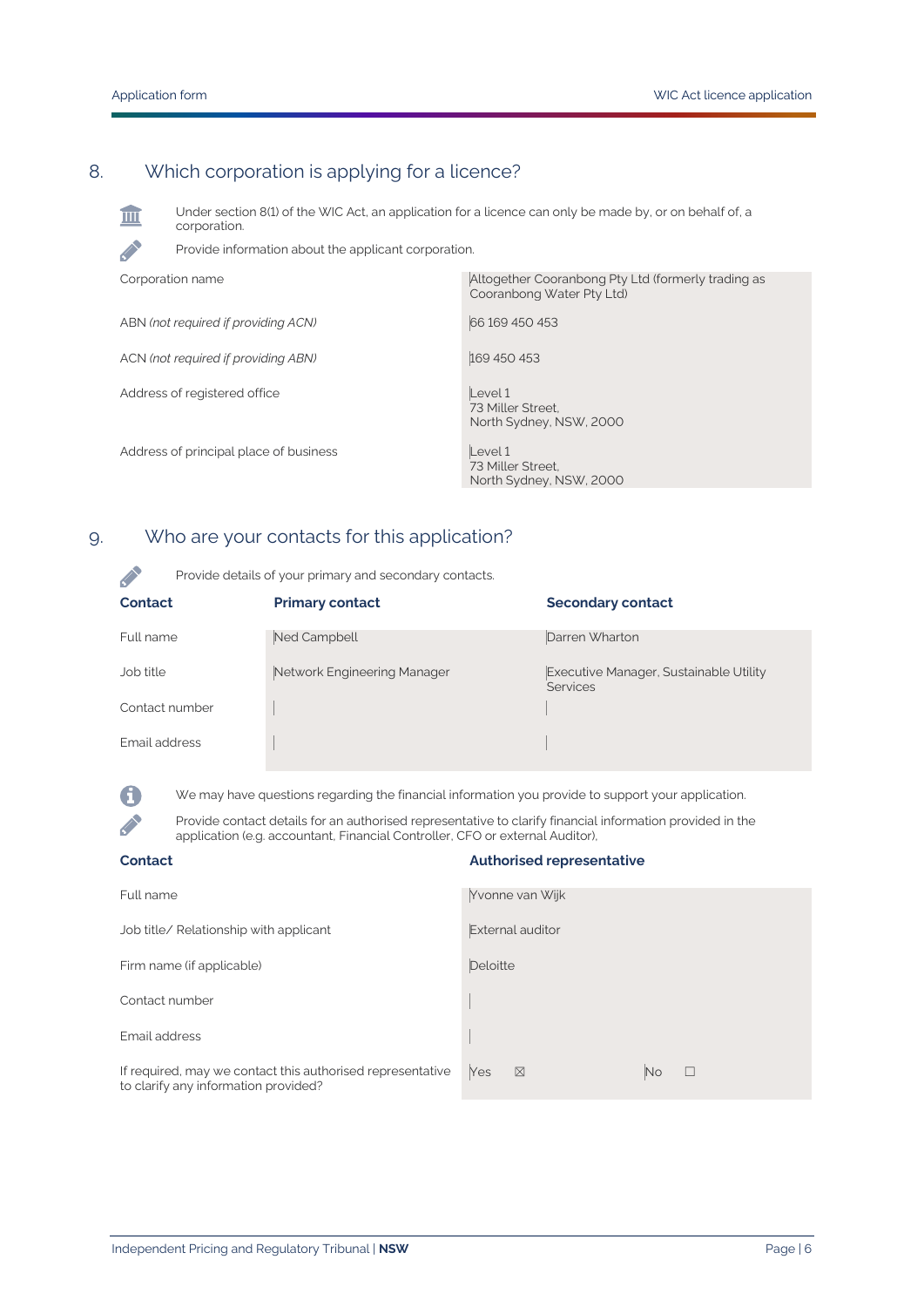## 10. Is the applicant or its related entities a disqualified corporation?

We will use the information to check the status of **each Director and person concerned in the management of** the applicant corporation, and related entities that would have a direct or indirect interest in, or influence on, the carrying out of the activities that the licence would authorise if granted during the application assessment.

If the applicant or related entities (in some circumstances) are disqualified corporations then do not proceed with this application before contacting us to discuss. Refer to th[e WIC Act Licence Application](https://www.ipart.nsw.gov.au/Home/Industries/Water/Alternate-water-utilities-WICA/Forms-guidelines/WIC-Act-Licence-Application-Guidance-August%202021)  [Guide](https://www.ipart.nsw.gov.au/Home/Industries/Water/Alternate-water-utilities-WICA/Forms-guidelines/WIC-Act-Licence-Application-Guidance-August%202021) for more information on disqualified corporations, the definition of a related entity, the definition of "person concerned in the management of" and applications under the WIC Act.



0

Provide the following information specified in the table. Include information for the applicant corporation and any related entity of the applicant corporation that would have a direct or indirect interest in, or influence on, the carrying out of the activities that the licence would authorise if granted. Add more rows if required.

| <b>Company name</b>            | <b>ABN/ACN</b> | Name and position title                               |
|--------------------------------|----------------|-------------------------------------------------------|
| Applicant corporation name     |                | Name:<br>Position title: e.g.<br>Director, CFO or COO |
| Applicant corporation name     |                | Name:<br>Position title:                              |
| Relevant related entity's name |                | Name:<br>Position title:                              |
| Relevant related entity's name |                | Name:<br>Position title:                              |
| Attachment                     |                |                                                       |
| Attachment                     |                |                                                       |

#### 11. What is the level of expertise of senior personnel in your corporation?

We use this information to establish the applicant's level of organisational capacity. One aspect of organisational capacity can be demonstrated through the level of experience and abilities of senior personnel in the corporation who will be responsible to manage the licensed activities. This question asks for evidence of expertise of senior personnel in managing a corporation or working within the water or any other industry.

Examples of senior personnel may include Executive Directors, CEO, CFO, COO or Senior Managers.

Expertise might include relevant local and international experience, competence or qualifications in the water industry or other industries.



A

| Details of senior personnel                  | See attached document                |
|----------------------------------------------|--------------------------------------|
| Resumes/CVs/experience and role descriptions | Appendix 11(a) Position Descriptions |

#### 12. How is your corporation organised?

Attach the following information:



We use this information to support the applicant's claim of organisational capacity.



Attach the following information:

Organisation chart outlining corporate structure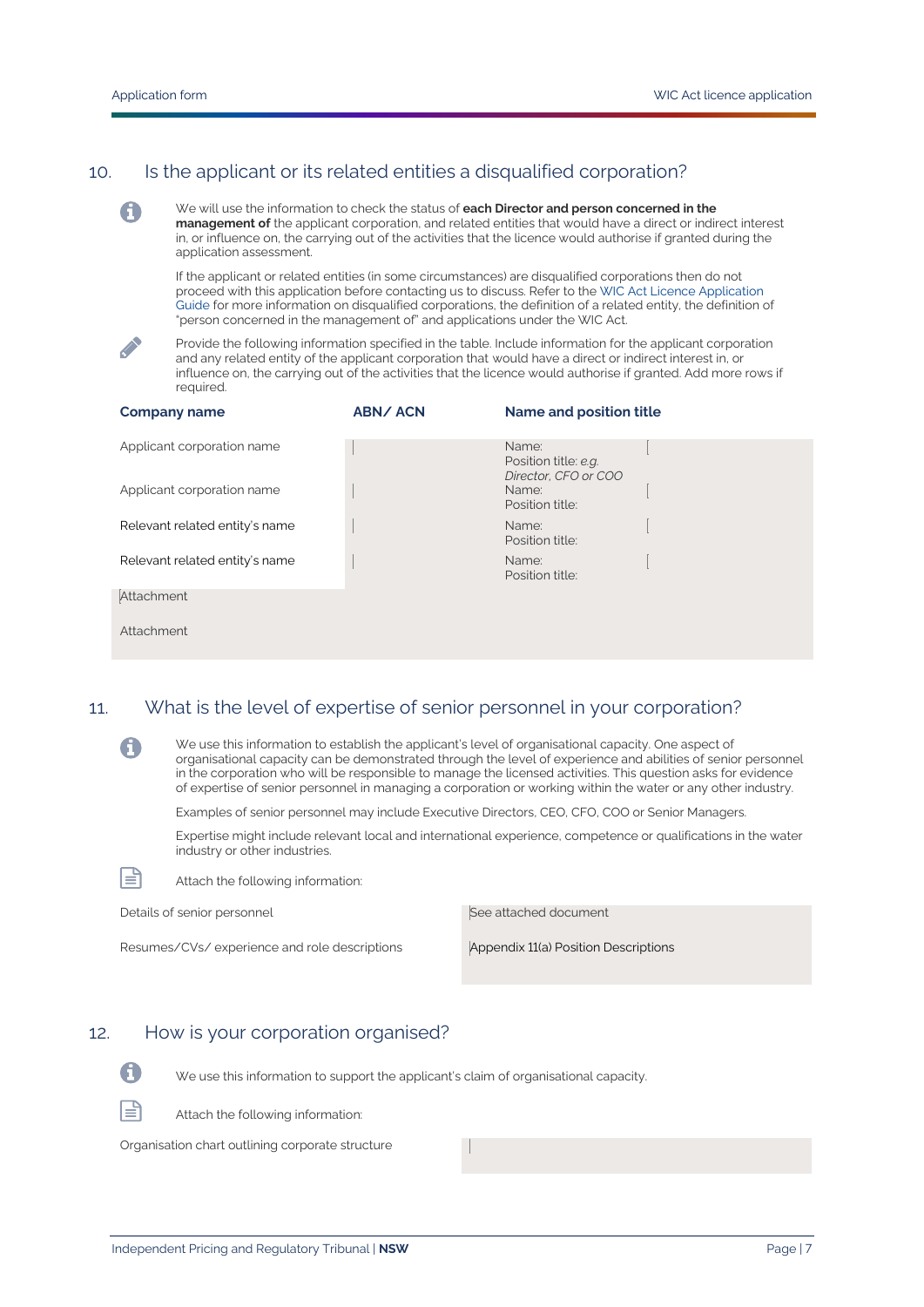#### 13. How is your corporate ownership structured?



 $\mathcal{L}$ 

The corporate group ownership information must identify any related entities that would have a direct or indirect interest in, or influence on, the carrying out of the activities that the licence would authorise if granted. The term 'related entity' is defined in the Corporations Act 2001 (Cth).

Describe the ownership structure of the applicant corporation, listing related entities and entities that have an ownership interest in the applicant corporation.

Describe the ownership structure of the applicant corporation

See attached document

Provide a corporate group chart that outlines the relationship between the applicant corporation and its ultimate holding company, including the names of any intermediate holding companies and other related entities.



A

**Contract Contract** 

Attach the following information:

Corporate Group chart Appendix 13(a) Altogether Group Ownership Structure (public) Appendix 13(b) Change of Name Certificate Altogether Cooranbong

## 14. Third party activities

We use this information to assess organisational capacity.

For **network operator and retail licence applications**, provide details of all third parties who will undertake activities for which the applicant corporation is seeking a licence, (e.g. construction or operation of the reticulation network, management of the billing system), Insert more lines if required.

| Corporation name                                                                                                                               | Altogether Group Pty Ltd (Altogether Group (AG))                                                                                                                                                                                                              |
|------------------------------------------------------------------------------------------------------------------------------------------------|---------------------------------------------------------------------------------------------------------------------------------------------------------------------------------------------------------------------------------------------------------------|
| ABN/ARBN/ACN                                                                                                                                   | 28 136 272 298                                                                                                                                                                                                                                                |
| Corporation's registered office address                                                                                                        | Level 1, 73 Miller Street, North Sydney, NSW 2060                                                                                                                                                                                                             |
| Provide a detailed description of the activities that the<br>third party, named above, will undertake on the applicant<br>corporation's behalf | Altogether Group (AG) is the parent company of Altogether<br>Cooranbong (AC), which in turn is a special-purpose<br>wholly-owned subsidiary, established for the delivery and<br>operation of local water utility schemes including the<br>Cooranbong scheme. |
|                                                                                                                                                | Full business support (including all technical, financial,<br>administrative, and retail services) is provided by AG.                                                                                                                                         |
|                                                                                                                                                |                                                                                                                                                                                                                                                               |
|                                                                                                                                                | Avondale Greens Developments Pty Ltd (Developer)                                                                                                                                                                                                              |
|                                                                                                                                                | (ABN 27 106 910 598 / ACN 106 910 598)                                                                                                                                                                                                                        |
|                                                                                                                                                | 27 Patrick Drive Cooranbong NSW 2265                                                                                                                                                                                                                          |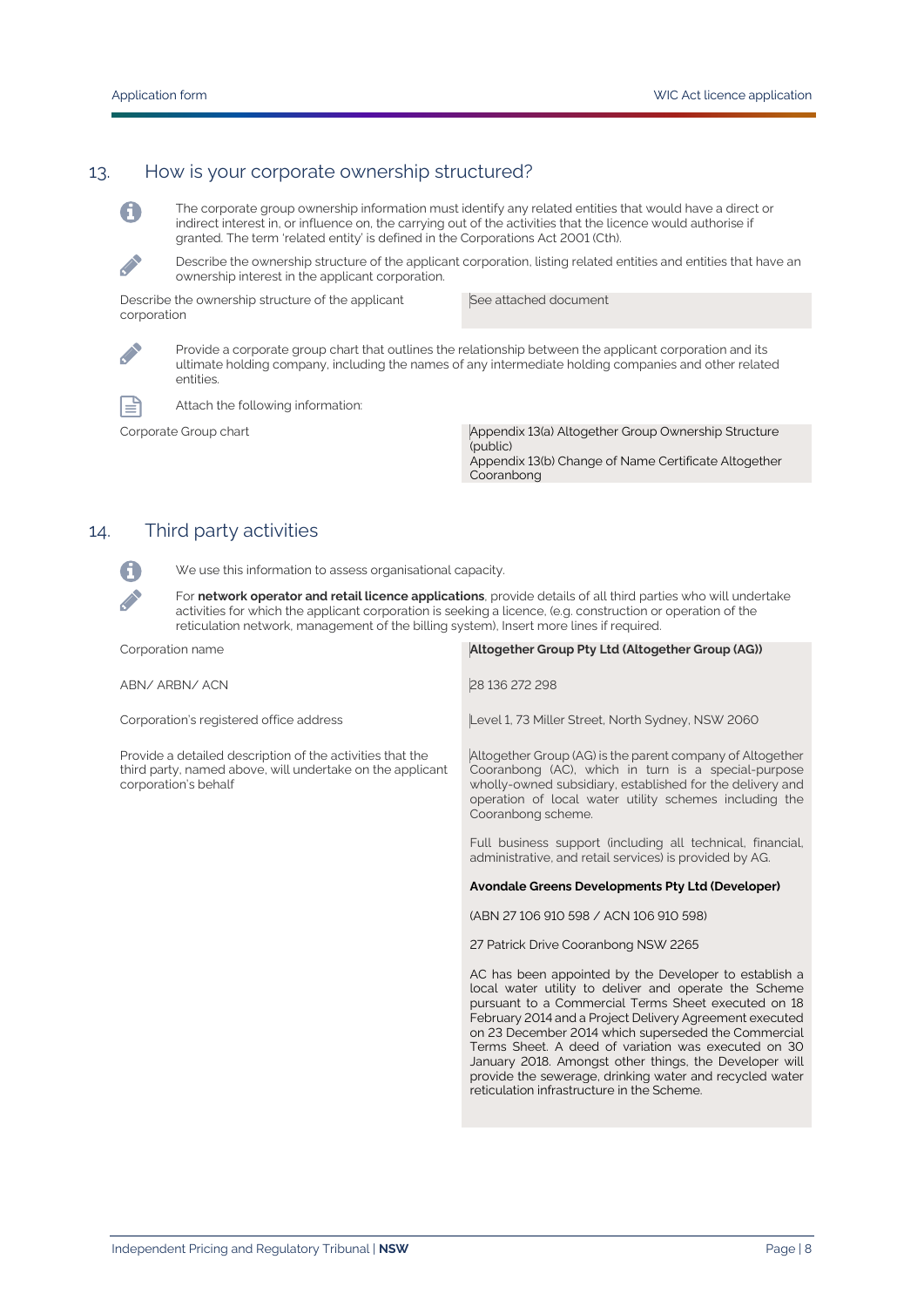皿

旨

### 15. What insurance arrangements have been made?

It is a requirement for licensees to have appropriate insurance. See th[e WIC Act Licence Application Guide](https://www.ipart.nsw.gov.au/Home/Industries/Water/Alternate-water-utilities-WICA/Forms-guidelines/WIC-Act-Licence-Application-Guidance-August%202021) before answering this question.

Describe the types of insurance the applicant corporation has or intends to obtain for the activities to be licensed (including the level of cover (amount) the applicant corporation has or intends to have) for the:

- Construction phase
- Operations phase.

Provide a summary of itemised inclusions and exclusions for each type of insurance the applicant corporation holds.

Explain why the type and level of cover provided or proposed by the applicant corporation's insurer is sufficient and appropriate for the size and nature of the applicant corporation's proposed activities across all phases of the scheme.

Is the applicant corporation a subsidiary of another corporation and covered by the parent corporation's insurance policies?

Attach the following information:

Letter or report from insurance broker or expert (required)

Certificates of currency for all existing insurance policies (if applicable)

Policy schedules and wording for all existing or proposed policies (if applicable)

Parent company's insurance (include certificates of currency, relevant policy schedules, policy wording demonstrating that the subsidiary will be covered by the parent company's policies (if applicable)

Arthur J. Gallagher (Aus) Limited (Gallagher) (formerly The Protectors Insurance Brokers Pty Ltd) has reviewed all insurances required by the Altogether Group group of utilities in connection with its business and has arranged insurance cover to match the business requirements. Altogether Group reviews its insurances annually with Gallagher to ensure that its insurance arrangements are adequate for its requirements. Also, a comprehensive whole-of-business and project-specific insurance risk assessment for the Scheme has been conducted in satisfaction of IPART's standard licensing condition, prior to the Minister's approval for commercial operation for AC to operate the scheme in 2016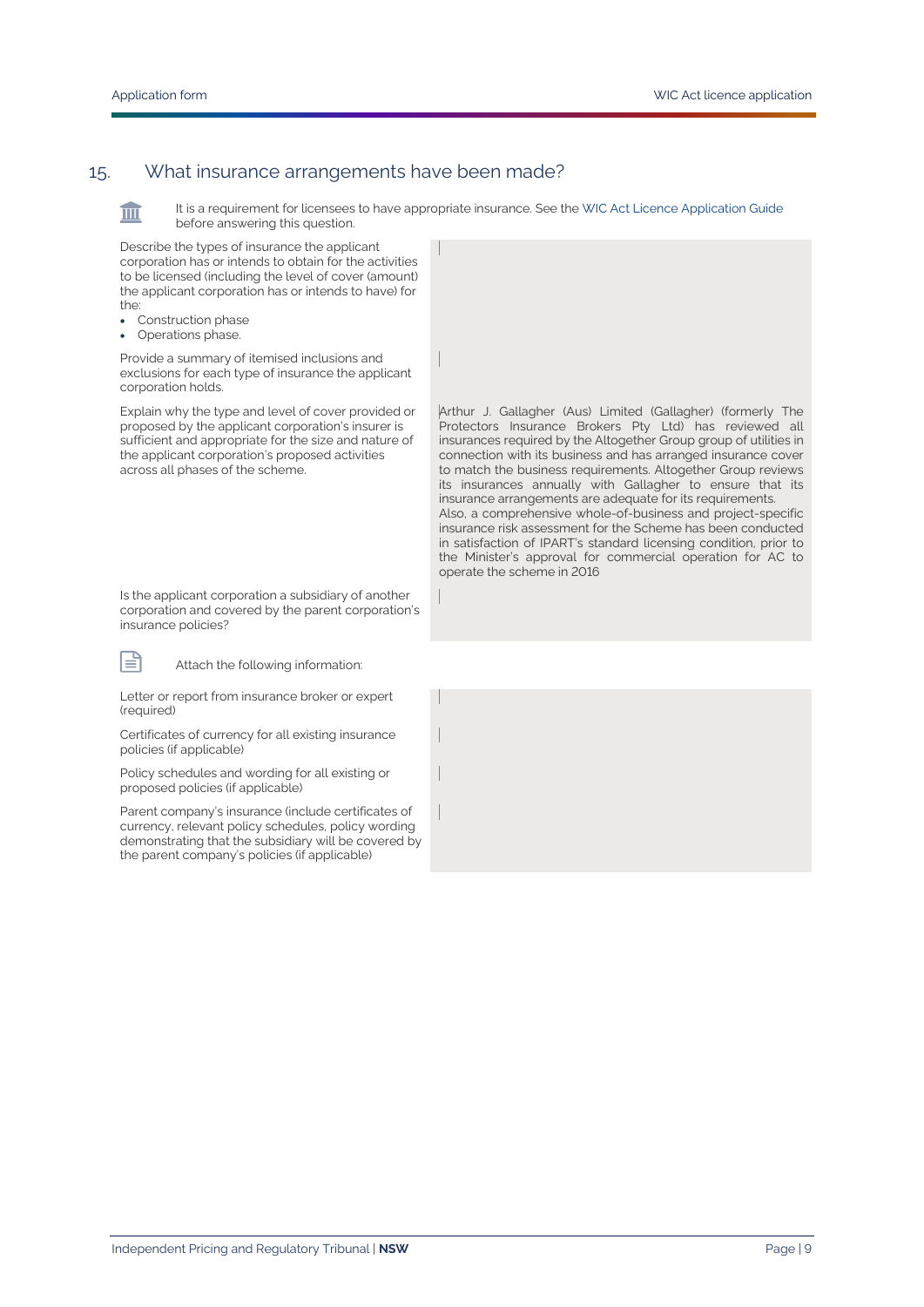## 16. Does the applicant corporation have financial capacity?

 $\mathbb{H}$ 

≡

A

It is a requirement that the applicant has, and will continue to have, the financial capacity to carry out the activities that the licence (if granted) would authorise.



Attach the following information:

Follow the Financial Capacity section of the WIC Act Licence Application Guide and attach a response that supports the applicant's claim of continuing financial capacity.

#### **The following questions are for applicants for a retail supplier's licence**

Skip to **Question 23** and continue if you are applying for a **network operator's licence only**. Provide answers to **Questions 17 to 22 and 26** in this section if you are applying for a **retail supplier's licence**.

In order to recommend licences, we need to determine that the applicant has the financial and technical capacities to undertake the activities that will be authorised under the licence. The applicant may hold the relevant technical expertise or engage suitable expertise to meet this requirement.

## 17. Estimated cost of services to customers



For **retail supplier's licence applications**, we use this question to determine if the applicant will service small retail customers.

Is the applicant corporation applying for a retail supplier's licence to supply water or provide sewerage service to small retail customers (i.e. provide water at less than 15ML/year/customer or sewerage services at less than 10.5 ML/year/customer)?

| $Yes \Box$ | $\boxed{\mathsf{No}}$ $\Box$ |  |
|------------|------------------------------|--|
|------------|------------------------------|--|

If the answer is **Yes**, please indicate how much the applicant corporation will charge for its services.

Attach the following information:

The proposed price levels and structure for the first 10 years of operation.

Insert complete file name of attachment(s).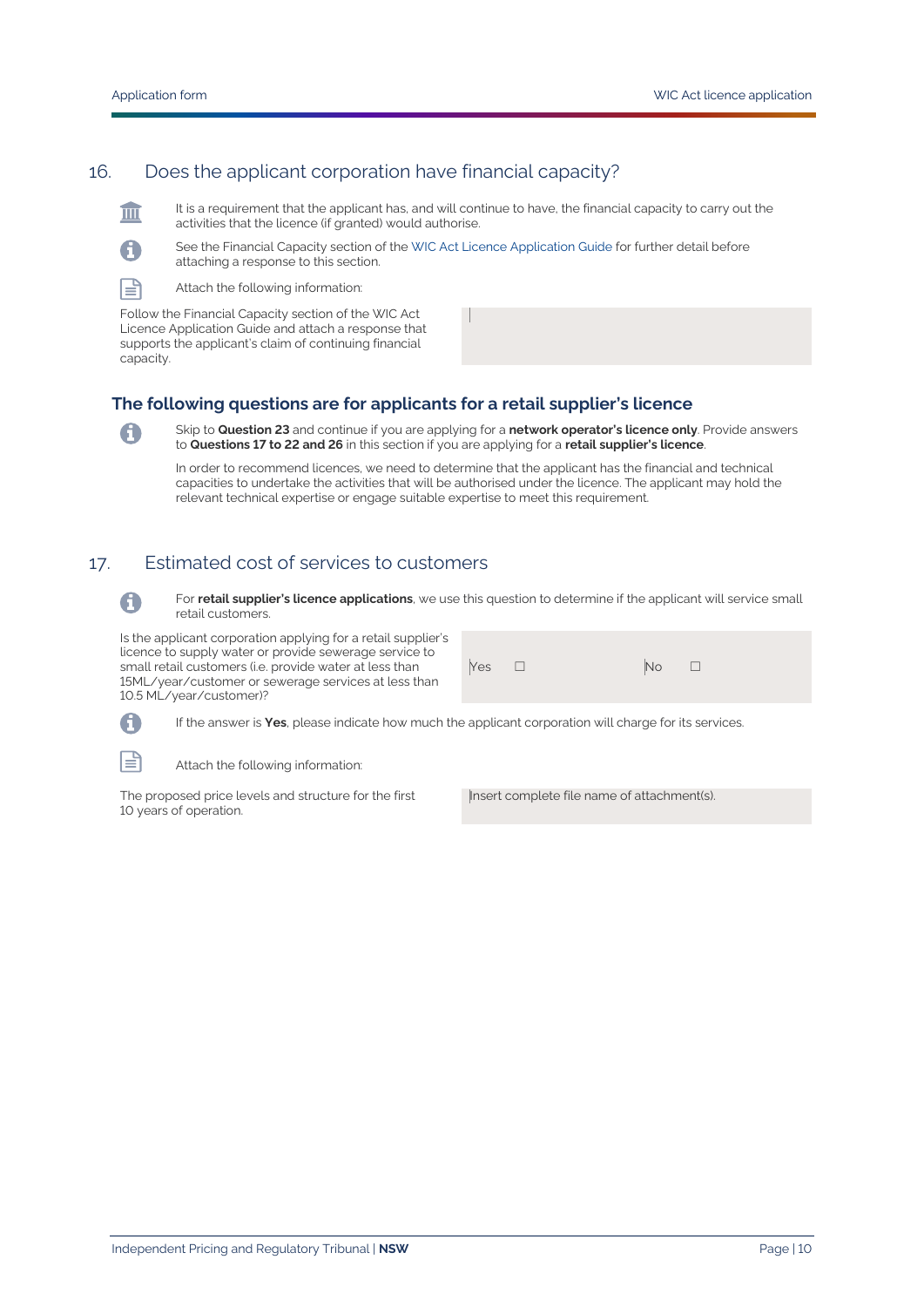# 18. What is your retail supplier experience?



ا≝ا

We use this information to assess the applicant's technical capacity. Capacity can be demonstrated through experience or expertise in the water utilities or related industries in Australia or internationally.

Provide the information specified in the table.

For the applicant corporation, outline any current or past experience which demonstrates technical capacity for retail supply of water or sewerage services (and, if you are relying on third party for technical capacity (refer to your answer in **Question 14**), the nominated third parties' experience)

Provide names of key personnel (including nominated third parties) and outline their technical capacity for retail supply of water or sewerage services

Attach the following information:

Full and complete details of corporation's experience outlined above (where relevant, the third parties experience)

Resumes/CVs for key personnel outlined above Insert complete file name of attachment(s).

Insert complete file name of attachment(s).

### 19. What management systems and processes will you have in place?

We use this information to assess the applicant's technical capacity.



Provide the information specified in the table.

Outline the systems and processes the applicant corporation will have in place to manage the retail services.

ظ⊫

Attach the following information:

A draft or an existing Retail Supply Management Plan, Insert complete file name of attachment(s).

#### 20. Risk assessment



We use this information to assess the applicant's technical capacity. Refer to th[e WIC Act Licence Application](https://www.ipart.nsw.gov.au/Home/Industries/Water/Alternate-water-utilities-WICA/Forms-guidelines/WIC-Act-Licence-Application-Guidance-August%202021)  [Guide](https://www.ipart.nsw.gov.au/Home/Industries/Water/Alternate-water-utilities-WICA/Forms-guidelines/WIC-Act-Licence-Application-Guidance-August%202021) for further explanation of what the risk assessment should include.

Attach the following information:

Provide the risk assessment for the retail supplier activities related to the scheme

Insert complete file name of attachment(s).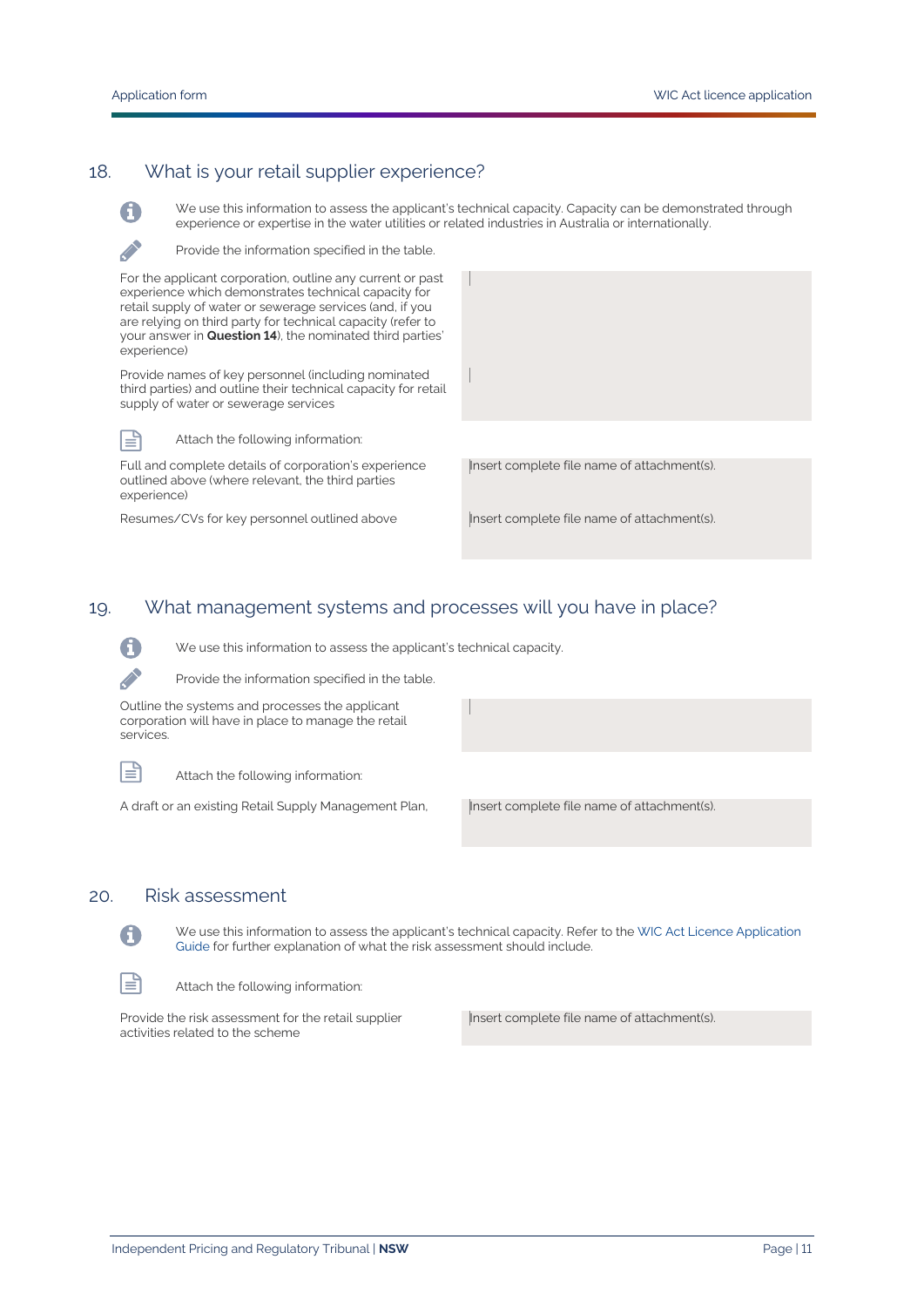### 21. Which water industry infrastructure will you use and at what volumes?



We need to identify which water utilities' infrastructure are you proposing will deliver the water and/or sewage services that you will retail. For example, it can be an existing network operator's infrastructure, an applicant for a network operator's licence, a public water utility or a local water utility.

Identify the owner of the infrastructure, the capacity of water source and the (allowable) daily extraction rate from the water source. You may refer to the attachments provided in **Question 30** if you are also applying for a network operator's licence at the same time.

| Non-potable water infrastructure |  |
|----------------------------------|--|
| Drinking water infrastructure    |  |
| Sewerage services infrastructure |  |

We are required to have regard to the sustainability of water resources in assessing your application.

If you are proposing to supply drinking water or non-potable water, sufficient quantities of the water supplied will have to be obtained from sources other than a public water utility.

冒

A

Attach the following information:

Evidence to demonstrate that the volume to be extracted from the water source to supply non-potable water is allowed (e.g. agreement with the water source owner)

Evidence to demonstrate that the volume to be extracted from the water source to supply drinking water is allowed (e.g. agreement with the water source owner, water access licence)

Evidence to demonstrate that the volume to be discharged to the receiving sewerage infrastructure to provide sewerage services is allowed (e.g. agreement with the receiving sewerage infrastructure owner)

Insert complete file name of attachment(s).

Insert complete file name of attachment(s).

Insert complete file name of attachment(s).

### 22. Continuity of services

We are required to have regard to the protection of public health and consumers generally in assessing your application. This includes continuity of services. For example, we need to know how you would manage a disruption to a customer service centre that provided access to essential information about services. You may refer to the attachments provided in **Question 20** if the risk assessment has addressed the continuity of services.



目

**Contract Contract** 

A

Provide the information specified below:

Describe how the applicant corporation will ensure continuity of services to customers.

Include situations where the continuity of services could be disrupted, and how would these situations be managed.

Attach the following information:

Plans or reports on how continuity of services will be managed.

Insert complete file name of attachment(s).

If you are applying for a **retail supplier's licence only**, skip to **Question 26** and continue. If you are applying for a **network operator's licence** at the same time, continue to complete this section of the form.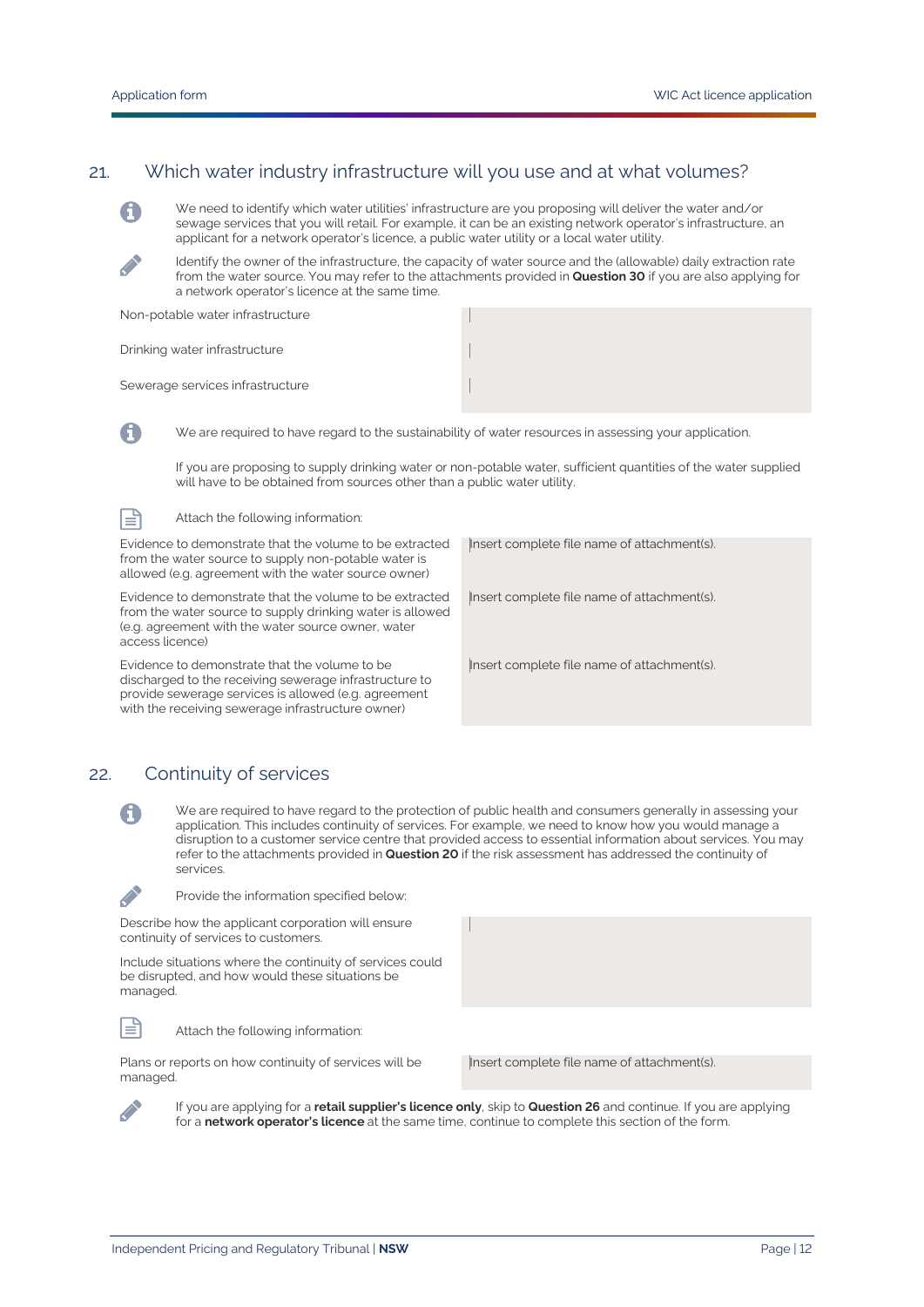A

D

A

目

#### **The following questions apply to applicants for a network operator's licence**

Provide answers to **Questions 23 to 26** if you are applying for a **network operator's licence**.

## 23. What is your network operator experience?

In order to recommend licences, we need to determine that the applicant has the technical capacity to undertake the activities that will be authorised under the licence. The applicant may hold the relevant technical expertise or engage suitable expertise to meet this requirement.

Provide information as specified in the table

For the applicant corporation, describe any current or past (and, where relevant, the nominated third parties') experience in:

- Construction, maintenance and operation of infrastructure (water or other)
- Identifying and managing environmental impacts. impacts relevant to the construction of water infrastructure

Altogether Cooranbong (AC) is a wholly-owned subsidiary of Altogether Group. AC does not have any direct employees and will rely upon employees from its parent company Altogether Group, pursuant to a Corporate Services Agreement.

AC's experience is based on the collective experience of Altogether Group management and staff who are integral members of the AC project delivery and operations team. This experience includes finance, equity, insurance, procurement, legal, equipment supply, design, construction, operation and maintenance.

Seven of Altogether Group's wholly-owned subsidiaries (Altogether Pitt Town Pty Ltd, Altogether Central Park Pty Ltd, Altogether Discovery Point Pty Ltd, Altogether Wyee Pty Ltd, Altogether Huntlee Pty Ltd, Altogether Cooranbong Pty Ltd, Altogether Green Square Pty Ltd and Altogether Operations Pty Ltd) hold nine network operator licences (FSO holds two NOLs for the Box Hill, Shepherds Bay and Glossodia schemes).

Altogether Group or its wholly-owned subsidiaries have delivered fully commissioned, verified and validated water recycling facilities and received approval to commence the commercial operation at Pitt Town, Box Hill, Central Park, Discovery Point, Green Square, Huntlee and Cooranbong.

Appendix 11(a) Position Descriptions

Provide names of key personnel (including nominated third parties) and necessary skills for each of the following activities:

- Construction, maintenance and operation of infrastructure (water or other)
- Identifying and managing environmental impacts. impacts relevant to the construction of water infrastructure.

Evidence of identification and management of environmental impacts may include extracts from environmental impact assessments, construction environmental management plans, operational environmental management plans, environmental management systems.

Attach the following information:

Evidence of the applicant corporation experience (where relevant, the third party's experience) in infrastructure management and in identification and management of environmental impacts.

Resumes/ CVs for key personnel in infrastructure management and in identification and management of environmental impacts.

Appendix 23(a) Scheme overview and network operator experience

Appendix 11 (a) Position Descriptions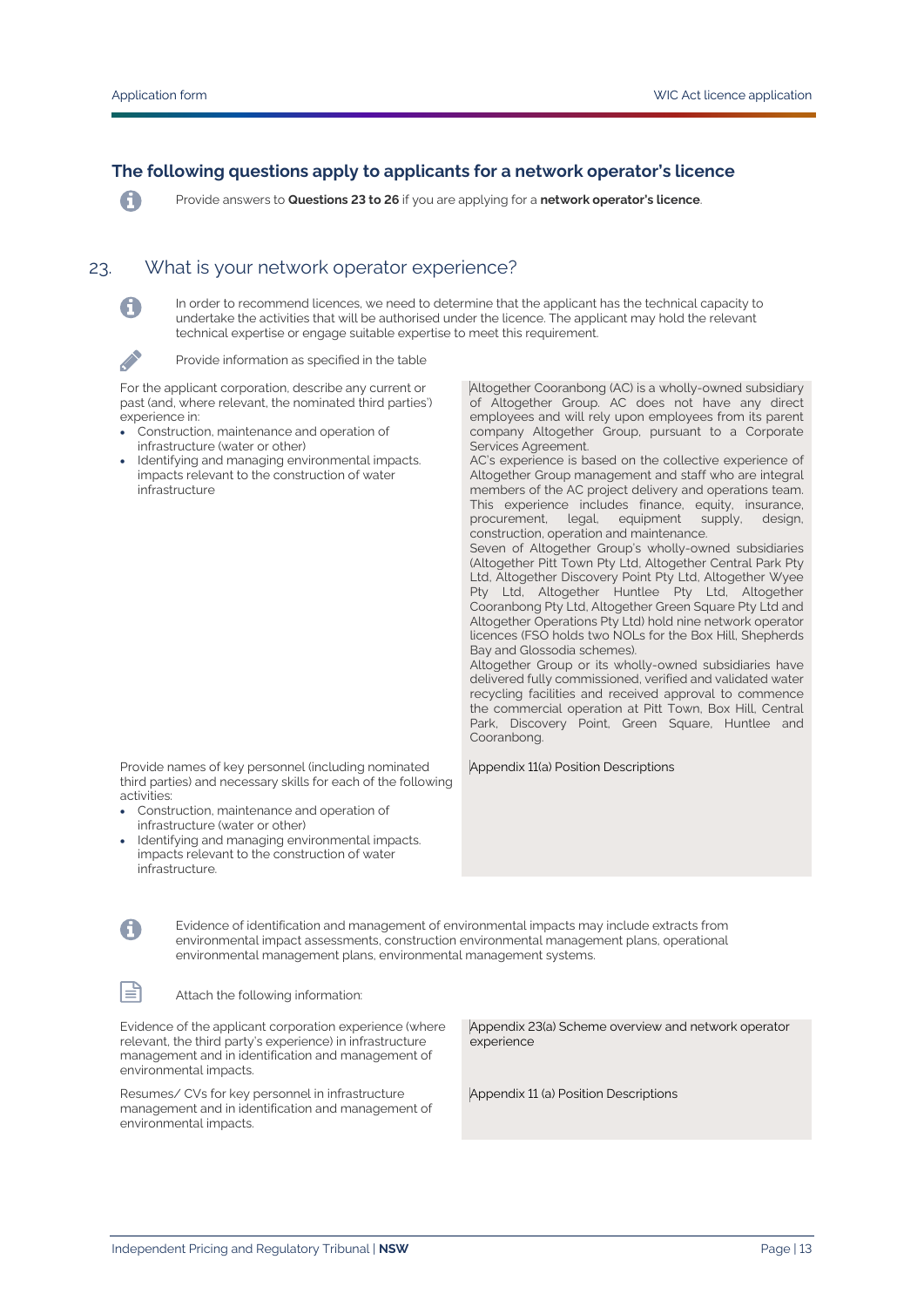0

 $\mathscr{L}$ 

A

### 24. How will you manage water quality?

You are required to demonstrate your capacity to manage water quality, consistent with

- the *Australian Drinking Water Guidelines*, and/or
- the *Australian Guidelines for Water Recycling*,

Your response should include a clear description of how and where the risk assessment has informed/will inform your water quality management plans(s).

You are also required to demonstrate your capacity to manage sewage conveyance, treatment and disposal, including:

- Undertake health and ecological assessments and address any concerns arising from any such assessment, and
- Dispose waste from the infrastructure.

Provide information as specified in the table

Describe the management systems and processes that the applicant corporation will have in place to manage drinking water, non-potable water quality.

Describe the management systems and processes that the applicant corporation will have in place to for sewage management.

See appendix below

Appendix 24(a) Altogether Group Drinking Water Quality Plan (Table of Contents) . Appendix 24(b) Altogether Group Recycled Water Quality Plan (Table of Contents). Appendix 25 Altogether Group Infrastructure Operating Plan (Table of Contents).

You need to provide evidence that you can develop compliant management plans such as a Water Quality Management Plan (based on the 12 elements of the relevant framework) for water infrastructure, and sewage management plan for sewerage infrastructure.

Attach the following information:

A draft or an existing Water Quality Management Plan. Appendix 24(a) Altogether Group Drinking Water Quality Plan (Table of Contents)

A draft or an existing Sewage Management Plan. Appendix 24(c) Sewage Management Plan (Table of Contents)

#### 25. How will you manage water industry infrastructure?

You are required to demonstrate technical capacity in managing water industry infrastructure, including

- design, construct, operate and maintain the infrastructure (including life span of infrastructure, system redundancy and renewal of infrastructure)
- ensure continued safe and reliable performance of the infrastructure
- ensure continuity of supply of water or sewerage services
- provide alternative water supplies when the infrastructure is inoperable
- undertake the maintenance, monitoring and reporting of standards of service.

Provide information as specified in the table

Describe the management systems and processes that applicant corporation will have in place to manage drinking water, non-potable water, and/or sewerage infrastructure.



A

**Contract Contract Contract** 

Attach the following information:

See attached appendices.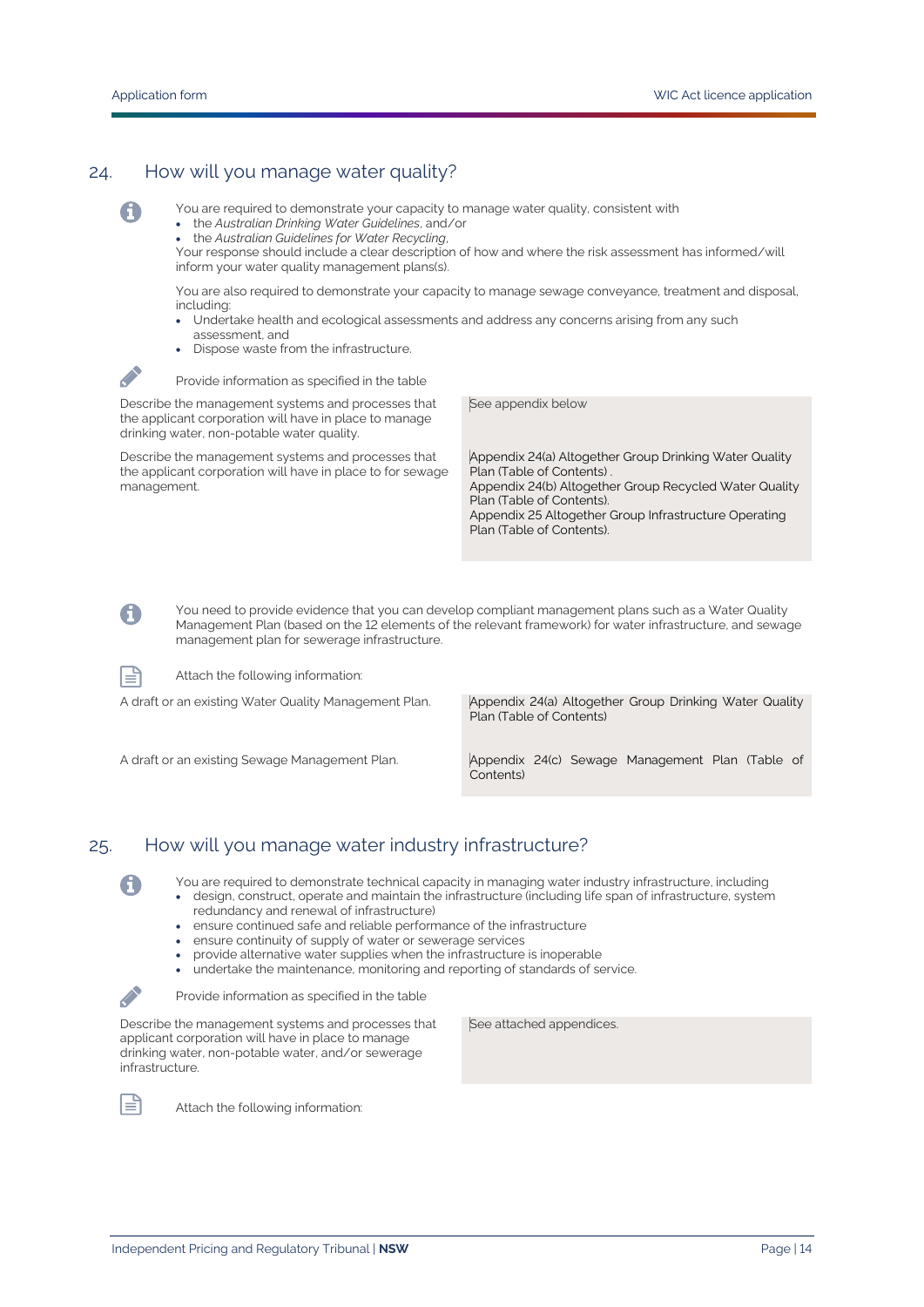0

I≡

Evidence of the applicant corporation's capacity to develop and implement relevant management plans such as a draft Infrastructure Operating Plan for water and sewerage infrastructure.

Appendix 25 Altogether Group Infrastructure Operating Plan (Table of Contents).

# 26. Provide other supporting information

If you would like to provide further information to support the applicant corporation's organisational, financial and technical capacities, please outline it here. This applies to **both network operator and retailer supplier applicants**.

Outline the applicant corporation's organisational, financial and technical capacities to undertake the activities that the licence will authorise.

See attached appendices.

Attach the following information:

Details of attached additional supporting information. Appendix 26(c) ISO verification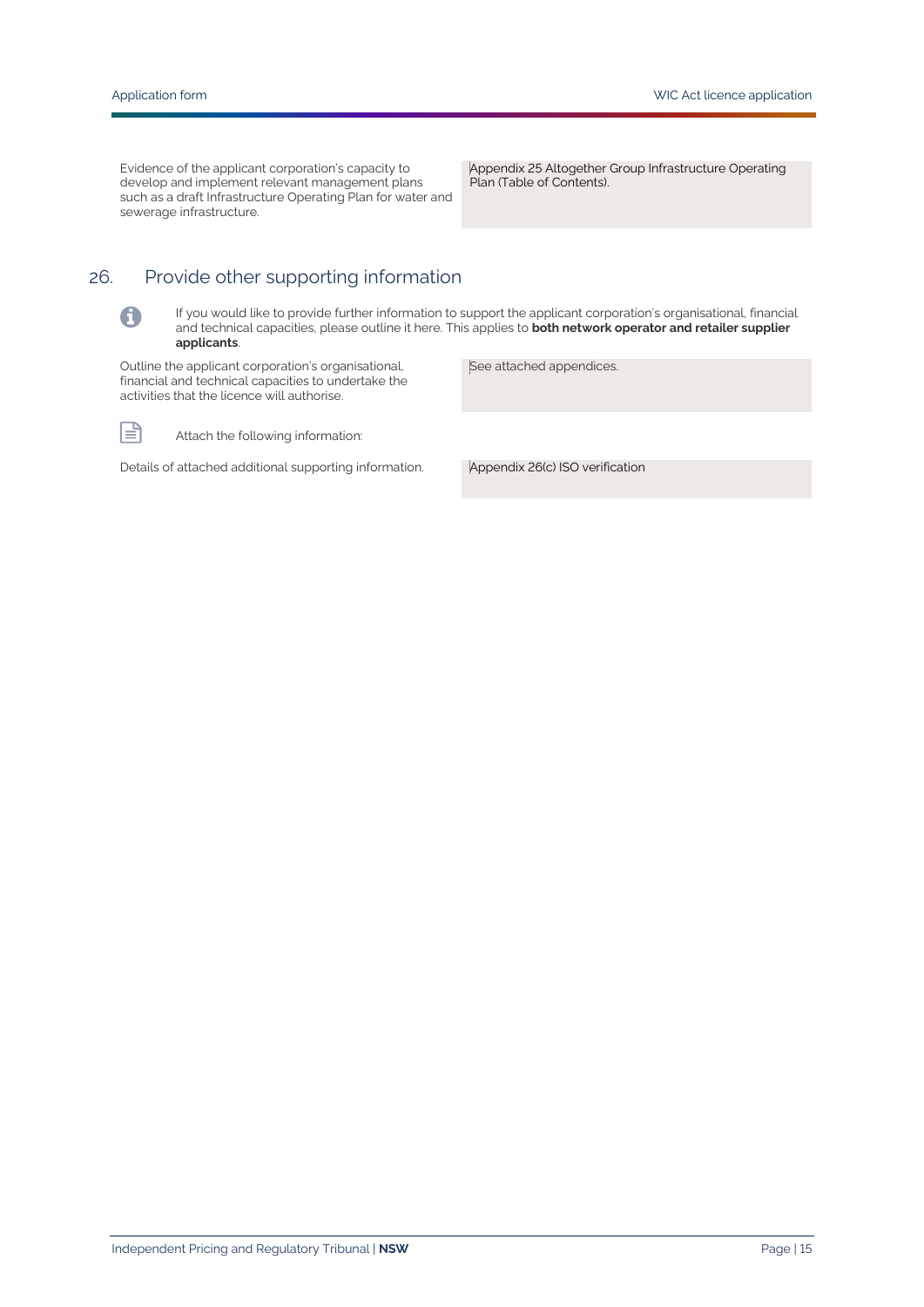# About the scheme

If you are applying for a **retail supplier's licence**, please provide answers to **Questions 27 and 28,** and then proceed to sign the statutory declaration and acknowledgement in **Questions 40 and 41**. If you are applying for a **network operator's licence**, please provide answers to **all the questions** in the remainder of this form.

#### 27. Area of operations



A

We use this information to define the area of operations in the licence. See th[e WIC Act Licence Application](https://www.ipart.nsw.gov.au/Home/Industries/Water/Alternate-water-utilities-WICA/Forms-guidelines/WIC-Act-Licence-Application-Guidance-August%202021)  [Guide](https://www.ipart.nsw.gov.au/Home/Industries/Water/Alternate-water-utilities-WICA/Forms-guidelines/WIC-Act-Licence-Application-Guidance-August%202021) for further explanation of what the descriptions and attachments should include.

Describe the area of operations for each type of infrastructure or service where applicable.

Area of operations for your network operator's licence Altogether Group Pty Ltd (**Altogether**) has established

Altogether Cooranbong Pty Ltd (**AC**). A Network Operator's Licence (**NOL**) under the *Water Industry Competition Act 2006* (WICA) was granted to AC on 6 August 2015 to provide drinking water, recycled water and sewerage services to the Development (**NOL 15\_033**). Applications for the variation to the construction, operation and maintenance of the water and sewerage infrastructure to include additional development areas were approved by the Minister on 18 March 2016 (NOLV 1) and on 27 July 2020 (NOLV2). The latest version incorporating NOLV1 and NOLV2 is referred to here as the **Existing NOL**.

This variation application (**NOLV3**) seeks variation to the Existing NOL to include land subject to DA/2234/2017 and DA/1451/2021 lodged by Avondale Greens Pty Ltd (the Developer), a special purpose vehicle of Johnson Property Group. Both have been approved by Lake Macquarie City Council (**LMCC**) and the latter is under assessment by LMCC. The scope of the development applications includes the development, subdivision and associated works (including utility works) of 9 existing lot titles into 609 proposed lots, 1 future park, 5 drainage reserves and 2 public reserves.

AC seeks to include all Lot 82 DP1237780, Lot 50 DP 1259976 and Lot 51 DP 1259976 which are currently only partially covered by the existing NOL area. The Map of Proposed NOL Area (Appendix 27) in the appendix summarise the scope of this NOLV3 application to revise the NOL area.

It is noted that in late 2021, the Lot 12 DP 115850 (where is located the approved AC LWC) was subdivided creating a smaller lot dedicated to the Cooranbong LWC. The Cooranbong LWC lot is now identified as Lot 313 DP 1275777. The coordinates of this lot have been provided in Appendix 27. It is desired to alter Schedule D of the Existing NOL, through this NOLV3 application, to re-define the area permitted for treatment infrastructure.

Area of operations for your retail supplier's licence



Attach the following information: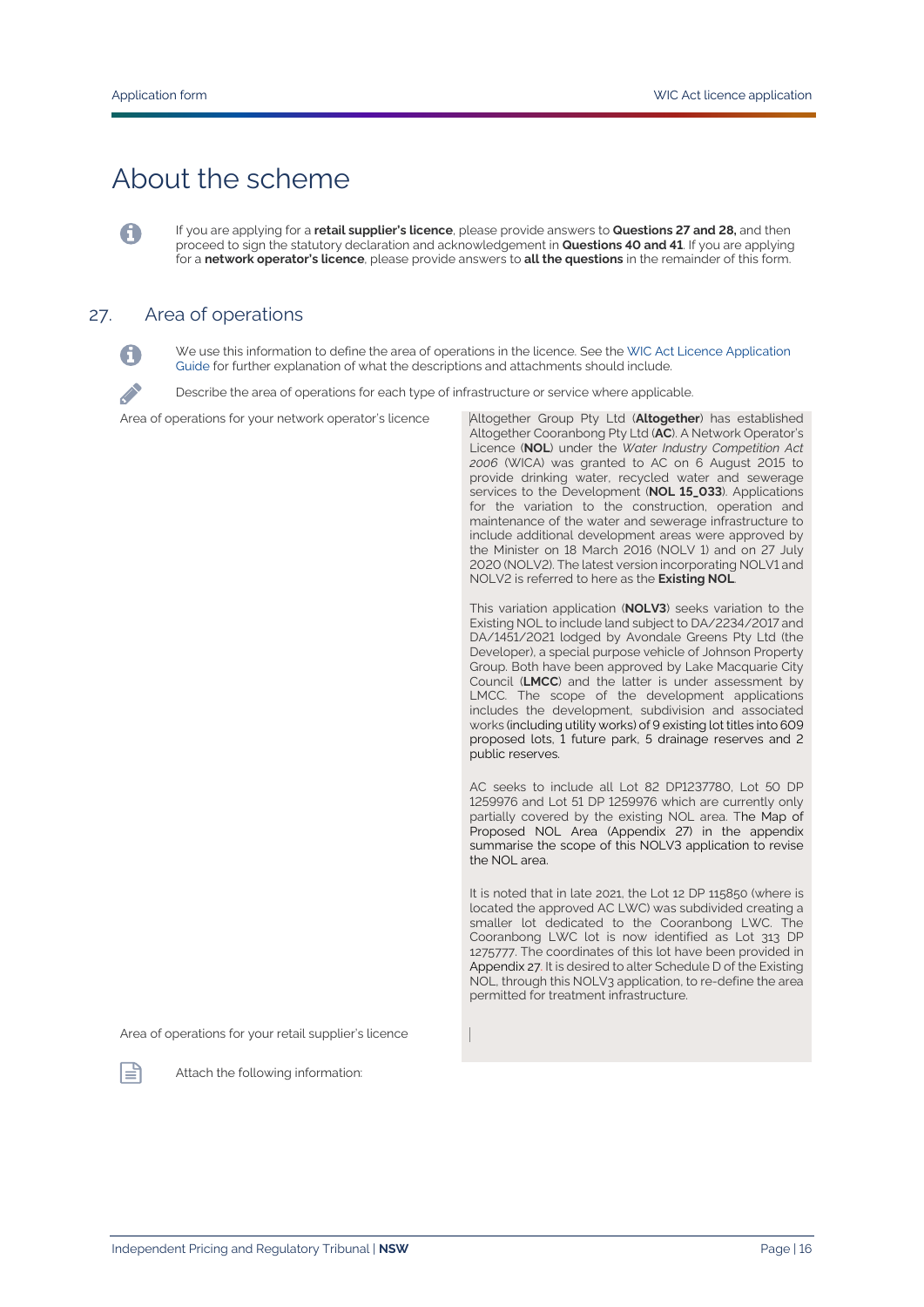Map(s) of the area of operations in PDF for network and/or retail licence.

Appendix 27(a) Existing and Proposed NOLV3 area of operations\_Drinking Water and Sewerage

Appendix 27(b) Existing and Proposed NOLV3 area of operations\_Recycled Water

Appendix 27(c) LWC – NOLV3 New Lot boundaries

ESRI Shapefile(s) (or other ArcGIS/QGIS compatible files) of the area of operations that contains as a minimum:

- Nthe proposed boundary of the area of operations
- Nthe lot boundary with lot and DP numbers
- **Natreet names**
- **Nocal government area boundary**

Coordinates (using MGA zone 56) for the boundary of the area of operations.

### 28. End uses for non-potable water

Refer to [WIC Act Licence Application Guide](https://www.ipart.nsw.gov.au/Home/Industries/Water/Alternate-water-utilities-WICA/Forms-guidelines/WIC-Act-Licence-Application-Guidance-August%202021) for examples of end uses that are commonly used in WIC Act schemes.

Provide details of the end uses that you proposed to provide. We use the information to define the authorised purposes for non-potable water in the licence.

End uses for non-potable water This NOLV3 seeks to include the following end uses for the recycled water:

- General wash down (for residential and industrial use on hard surfaces)
	- Street cleaning
- Process water at recycled water treatment plant (process water would not be provided to or retailed to any end user customers).



G

**Contract Contract** 

If you are applying for a **retail supplier's licence only**, go to **Questions 40 and 41** to sign the statutory declaration and acknowledgement. Please continue if you are applying for a **network operator's licence** at the same time.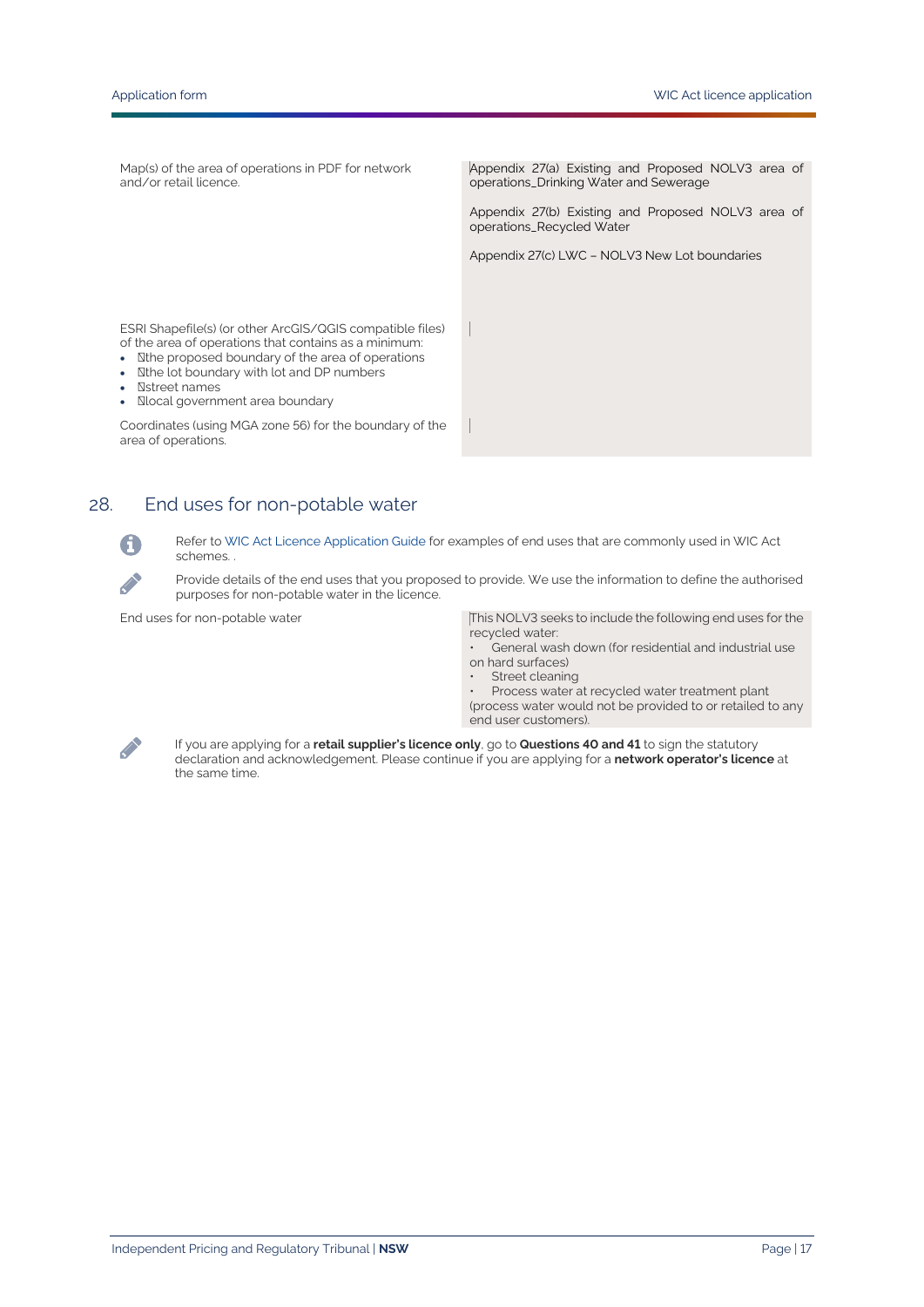#### 29. Staging of the scheme and the infrastructure



We use information about staging of the scheme and infrastructure to assess the applicant's technical capacity to service the scheme.

Provide details on the proposed **staging of the scheme and water industry infrastructure** if relevant. Attach relevant supporting documents below.

Describe the staging of the proposed scheme and the water industry infrastructure. Please include:

- Major milestone dates
- Which stage(s) of the proposed scheme is proposed to be constructed, maintained and operated under this licence application?
- What is the scale of the scheme (e.g. by number of connections, customers) in each stage?
- What is the scale of infrastructure (e.g. by length of reticulation, volumetric units of treatment plant) in each stage?

Altogether Group Pty Ltd (Altogether) has established Altogether Cooranbong Pty Ltd (AC). A Network Operator's Licence (NOL) under the Water Industry Competition Act 2006 (WICA) was granted to AC on 6 August 2015 to provide drinking water, recycled water and sewerage services to the Development (NOL 15\_033). Applications for the variation to the construction, operation and maintenance of the water and sewerage infrastructure to include additional development areas were approved by the Minister on 18 March 2016 (NOLV 1) and on 27 July 2020 (NOLV2). The latest version incorporating NOLV1 and NOLV2 is referred to here as the Existing NOL.

This variation application (**NOLV3**) seeks variation to the Existing NOL to include land subject to DA/2234/2017 and DA/1451/2021 lodged by Avondale Greens Pty Ltd (the Developer), a special purpose vehicle of Johnson Property Group. Both have been approved by Lake Macquarie City Council (**LMCC**). The scope of the development applications are detailed in Section 27 of this application form.

The existing lot titles subject to this NOLV3 Application which have approval and environmental assessment under DA/2234/2017 or are being assessed under DA/1451/2021 are:

- Lot 82 DP 1237780
- Lot 51 DP 1259976
- Lot 52 DP 1259976

Each is already partially covered by the existing area of operations but AC seeks, through this NOLV3, to extend the area of operations to cover these entire lots.

Subdivision development occurs according to market demand at the discretion of the Developer and its planning approvals. Altogether seeks the opportunity to expand the area of operations and add the additional end uses as soon as possible, so that the principle of potable water savings can be maximised and development can proceed promptly as required to meet high current sales demand

The Scheme as approved has an ultimate capacity to provide drinking water, sewerage and recycled water services to residential, retail and commercial customers equivalent to 2,500 residential customers.



自

Independent Pricing and Regulatory Tribunal | **NSW** Page | 18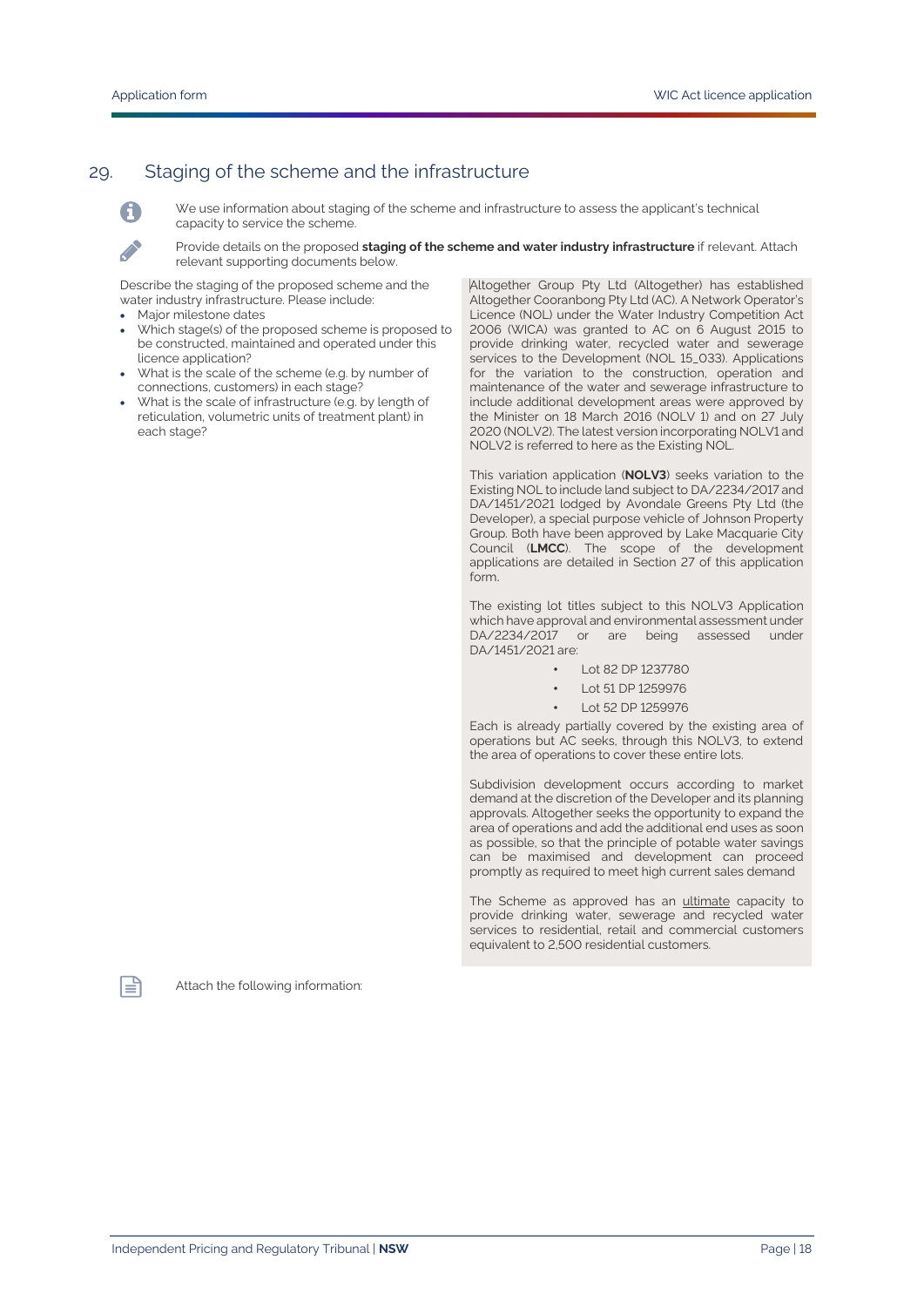A

**Contract on the contract of the contract of the contract of the contract of the contract of the contract of the contract of the contract of the contract of the contract of the contract of the contract of the contract of t** 

Works program that supports the proposed staging of the scheme and water industry infrastructure described. It must include, as a minimum, the items listed above.

Subdivision development occurs according to market demand at the discretion of the Developer and its planning approvals. Altogether seeks the opportunity to expand the area of operations and add the additional end uses as soon as possible, so that the principle of potable water savings can be maximised and development can proceed promptly as required to meet high current sales demand. It is preferred that this NOLV3 Application to include the additional end uses and expanded area of operations is granted as soon as possible so that the principle of potable water savings can be maximised and development can proceed promptly as required to meet high current sales demand.

#### 30. Water industry infrastructure, source water and volumes

We use this information to define the water industry infrastructure and purposes of the infrastructure in the network operator's licence. We will also have regard to the sustainability of water resources in assessing your application. We will list each water source in a publicly available Licence Register and use maximum capacities to determine licence fees.

Describe the infrastructure that you proposed to construct, operate and maintain for the capture, storage, conveyance/ reticulation and treatment of water and/or sewage and provide the details specified in the table.

Volume generated is the volume expected to be supplied to customers after treatment for drinking water or non-potable water services. For an applicant that provides sewerage services only, volume generated is the volume expected to be disposed of to the environment or to other licensed facilities after treatment. Please specify the unit (e.g. kL/day).

Average and maximum capacities refer to the treatment process capacities. Please specify the unit (e.g. kL/day).

| Describe the proposed infrastructure to supply<br>non-potable | The (Cooranbong Local Water Centre, Cooranbong LWC) and non-<br>potable water reticulation infrastructure is already approved under<br>existing NOL 15_033).                                                                                                                                                                                                                                                     |
|---------------------------------------------------------------|------------------------------------------------------------------------------------------------------------------------------------------------------------------------------------------------------------------------------------------------------------------------------------------------------------------------------------------------------------------------------------------------------------------|
|                                                               | Non-potable reticulation infrastructure continues to be rolled out on<br>a staged basis as an expansion of existing, approved infrastructure<br>and is proposed to extend throughout the new areas of operations<br>once approved under this NOLV3.                                                                                                                                                              |
|                                                               | The servicing strategy, detailed water balance, assumptions and<br>agreements relating to the supply of non-potable water are<br>approved under the Existing NOL are based on the ultimate<br>development of 2,500 residential lots (including the lots included in<br>this NOLV3 application) and therefore already contemplate the<br>scheme capacity relating to the proposed extended area of<br>operations. |
| Water source(s), including water for top-up                   | As above                                                                                                                                                                                                                                                                                                                                                                                                         |
| Describe the proposed treatment processes                     | As above                                                                                                                                                                                                                                                                                                                                                                                                         |
| Volume generated                                              | As above                                                                                                                                                                                                                                                                                                                                                                                                         |
| Average capacity                                              | As above                                                                                                                                                                                                                                                                                                                                                                                                         |
| Maximum capacity                                              | As above                                                                                                                                                                                                                                                                                                                                                                                                         |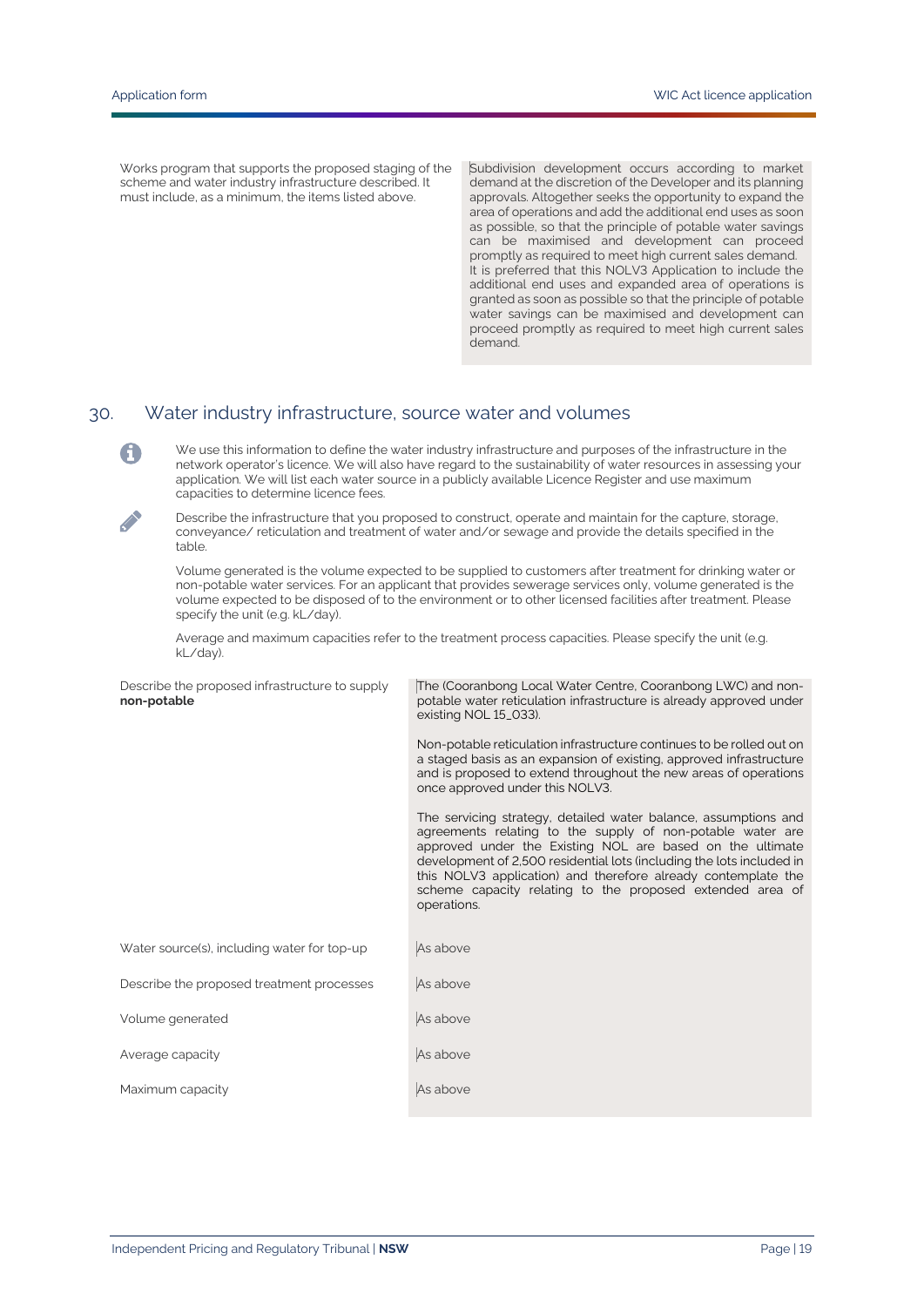| Describe the proposed infrastructure to supply<br>drinking water     | The (Cooranbong Local Water Centre, Cooranbong LWC) and<br>drinking water reticulation infrastructure is already approved under<br>existing NOL 15_033).<br>Drinking water reticulation infrastructure continues to be rolled out<br>on a staged basis as an expansion of existing, approved<br>infrastructure and is proposed to extend throughout the new areas<br>of operations once approved under this NOLV3.<br>The servicing strategy, detailed water balance, assumptions and<br>agreements relating to the supply of drinking water are approved<br>under the Existing NOL are based on the ultimate development of<br>2,500 residential lots (including the lots included in this NOLV3<br>application) and therefore already contemplate the scheme<br>capacity relating to the proposed extended area of operations. |
|----------------------------------------------------------------------|----------------------------------------------------------------------------------------------------------------------------------------------------------------------------------------------------------------------------------------------------------------------------------------------------------------------------------------------------------------------------------------------------------------------------------------------------------------------------------------------------------------------------------------------------------------------------------------------------------------------------------------------------------------------------------------------------------------------------------------------------------------------------------------------------------------------------------|
| Water source(s)                                                      | As above                                                                                                                                                                                                                                                                                                                                                                                                                                                                                                                                                                                                                                                                                                                                                                                                                         |
| Describe the proposed treatment processes                            | As above                                                                                                                                                                                                                                                                                                                                                                                                                                                                                                                                                                                                                                                                                                                                                                                                                         |
| Volume generated                                                     | As above                                                                                                                                                                                                                                                                                                                                                                                                                                                                                                                                                                                                                                                                                                                                                                                                                         |
| Average capacity                                                     | As above                                                                                                                                                                                                                                                                                                                                                                                                                                                                                                                                                                                                                                                                                                                                                                                                                         |
| Maximum capacity                                                     | As above                                                                                                                                                                                                                                                                                                                                                                                                                                                                                                                                                                                                                                                                                                                                                                                                                         |
| Describe the proposed infrastructure to provide<br>sewerage services | The (Cooranbong Local Water Centre, Cooranbong LWC) and<br>sewerage reticulation infrastructure is already approved under<br>existing NOL 15_033).<br>Sewerage reticulation infrastructure continues to be rolled out on a<br>staged basis as an expansion of existing, approved infrastructure<br>and is proposed to extend throughout the new areas of operations<br>once approved under this NOLV3.<br>The servicing strategy, detailed water balance, assumptions and<br>agreements relating to the supply of sewerage services are<br>approved under the Existing NOL are based on the ultimate<br>development of 2,500 residential lots (including the lots included in<br>this NOLV3 application) and therefore already contemplate the<br>scheme capacity relating to the proposed extended area of<br>operations.       |
| Describe the proposed treatment processes                            | As above                                                                                                                                                                                                                                                                                                                                                                                                                                                                                                                                                                                                                                                                                                                                                                                                                         |
| Volume generated                                                     | As above                                                                                                                                                                                                                                                                                                                                                                                                                                                                                                                                                                                                                                                                                                                                                                                                                         |
| Average capacity                                                     | As above                                                                                                                                                                                                                                                                                                                                                                                                                                                                                                                                                                                                                                                                                                                                                                                                                         |
| Maximum capacity                                                     | As above                                                                                                                                                                                                                                                                                                                                                                                                                                                                                                                                                                                                                                                                                                                                                                                                                         |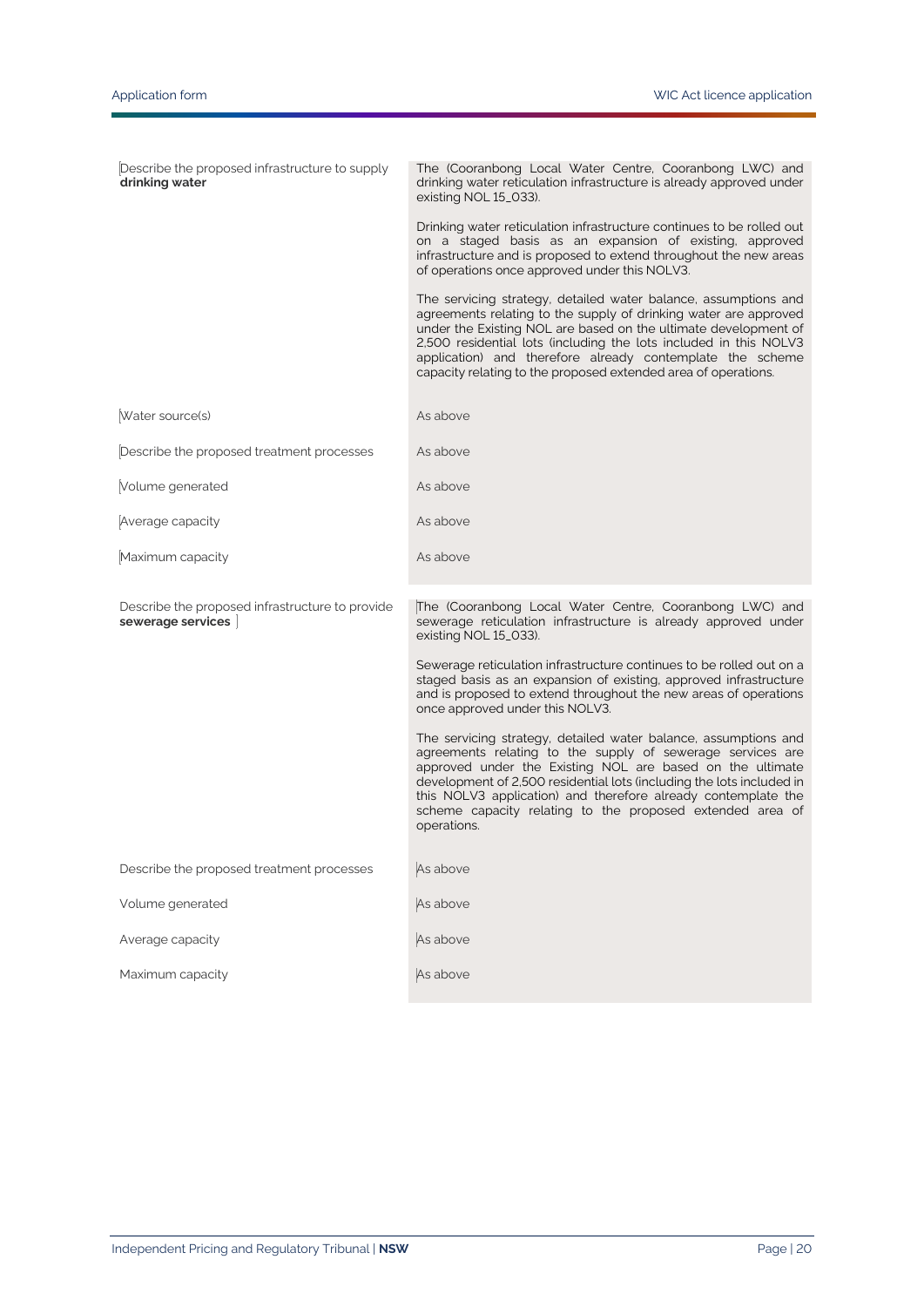冒

Attach the following information:

Process flow diagram, schematic or drawing of general arrangements. Appendix 30(a) Cooranbong Scheme Management Plan (Table of Contents) Relevant concept design drawings and site plans. <br>Appendix 30(b) Drinking Water Reticulation Masterplan Appendix 30(c) Recycled Water Reticulation Masterplan Appendix 30(d) Sewage Reticulation Masterplan Evidence to demonstrate that the type of source water has the available quantity (e.g. flow analysis). Evidence to demonstrate that the type of source water has the available quality (e.g. characteristics studies). Appendix 24(a) Altogether Group Drinking Water Quality Plan (Table of Contents). Appendix 24(b) Altogether Group Recycled Water Quality Plan (Table of Contents). Appendix 24(c) Sewage Management Plan (Table of Contents) Appendix 25 Altogether Group Infrastructure Operating Plan (Table of Contents). Evidence to demonstrate that the volume to be extracted from the water source is allowed (e.g. agreement with the water source owner, water access licence). Evidence to support the proposed volumes of water and/or sewage expected to be generated and used (e.g. water balance report).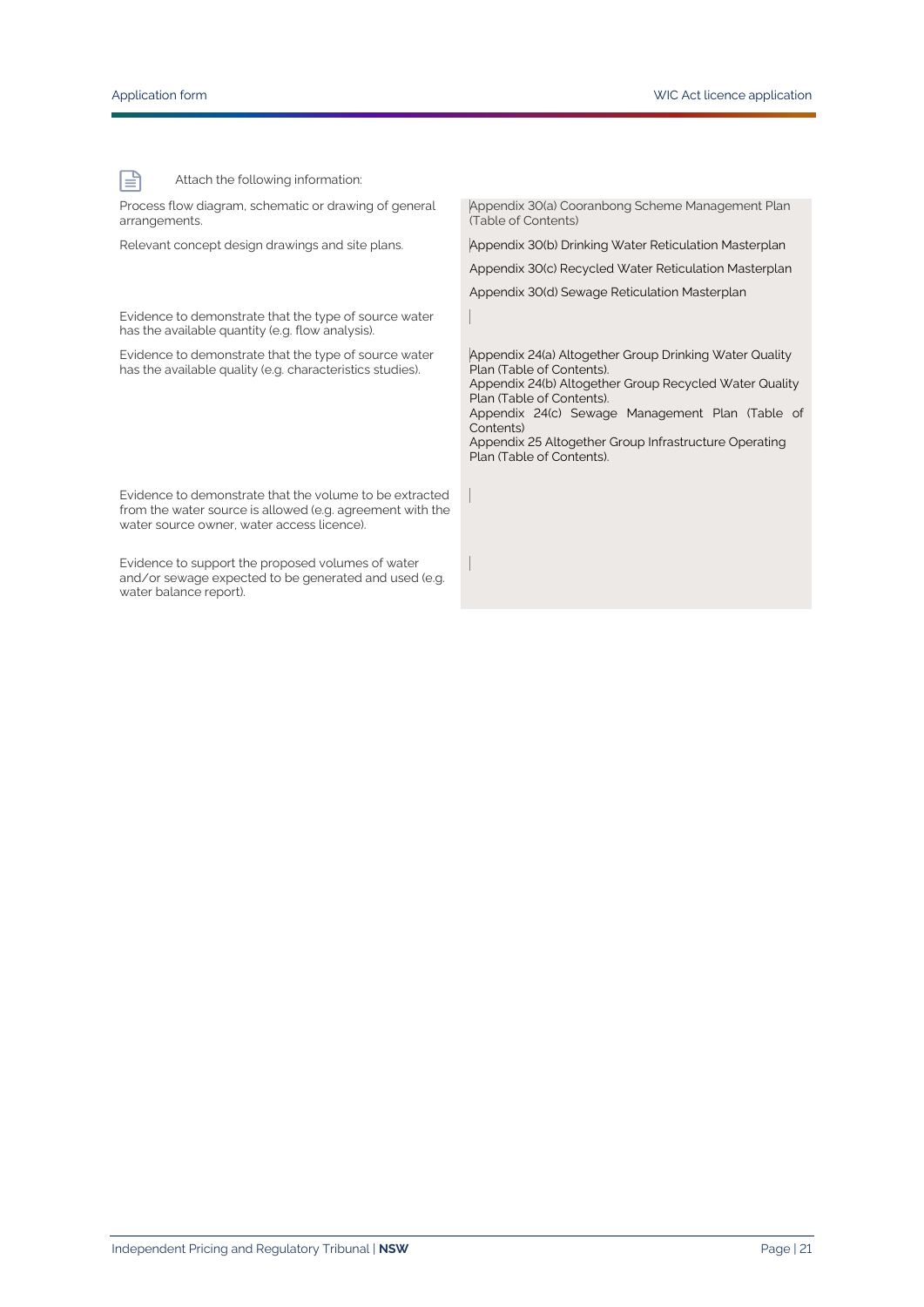#### 31. Interconnections

A

We are required to describe any other water infrastructure to which the infrastructure is connected in the Licence Register. We also require this information to determine if a Code of Conduct is necessary to delineate responsibilities of different parties involved in or interconnected to the scheme, if a licence is granted.

We are required to have regard to the protection of consumers generally in assessing your application.

A **Contract Contract** 

Provide details of any interconnections with another party's water infrastructure, and connection point to customers.

Describe any interconnections between the proposed water industry infrastructure and other water infrastructure not part of this scheme (e.g. interconnections with public water utilities or other licenced network operators).

#### **Drinking Water**

All drinking water will continue to be sourced from Hunter Water's drinking water system via the existing licensed connection point (bulk water meter) within the existing NOL area, located off Wainman Drive.

There are no changes proposed to bulk water meter and therefore does not form part of this NOLV3 application.

#### **Recycled Water**

Within the existing NOL area there is a connection from the recycled water infrastructure to the existing Hunter Water sewerage infrastructure which drains to an existing Hunter Water maintenance hole in Lot 223 DP 1179214 off Wainman Drive. This connection allows for the discharge of recycled water to Hunter Water's sewer network, as agreed with Hunter Water on an ongoing basis.

There are no permanent connections required between the proposed recycled water infrastructure and other nonpotable infrastructure outside the scheme as proposed, as part of this licence variation application.

#### **Sewerage**

There are no permanent connections required between the licensed sewerage infrastructure and other sewerage infrastructure outside the scheme as proposed, as part of this licence variation application.

As above

As above

As above

Who is responsible for the construction, operation and maintenance for each piece of infrastructure described above?

(e.g. customer connection point may be a water meter). Who is responsible for the construction, operation and

Describe the connection point to customers or end users

maintenance for each piece of infrastructure described above?



Attach the following information:

Diagram (e.g. a process flow diagram) that shows all interconnections with other infrastructure and/or end users.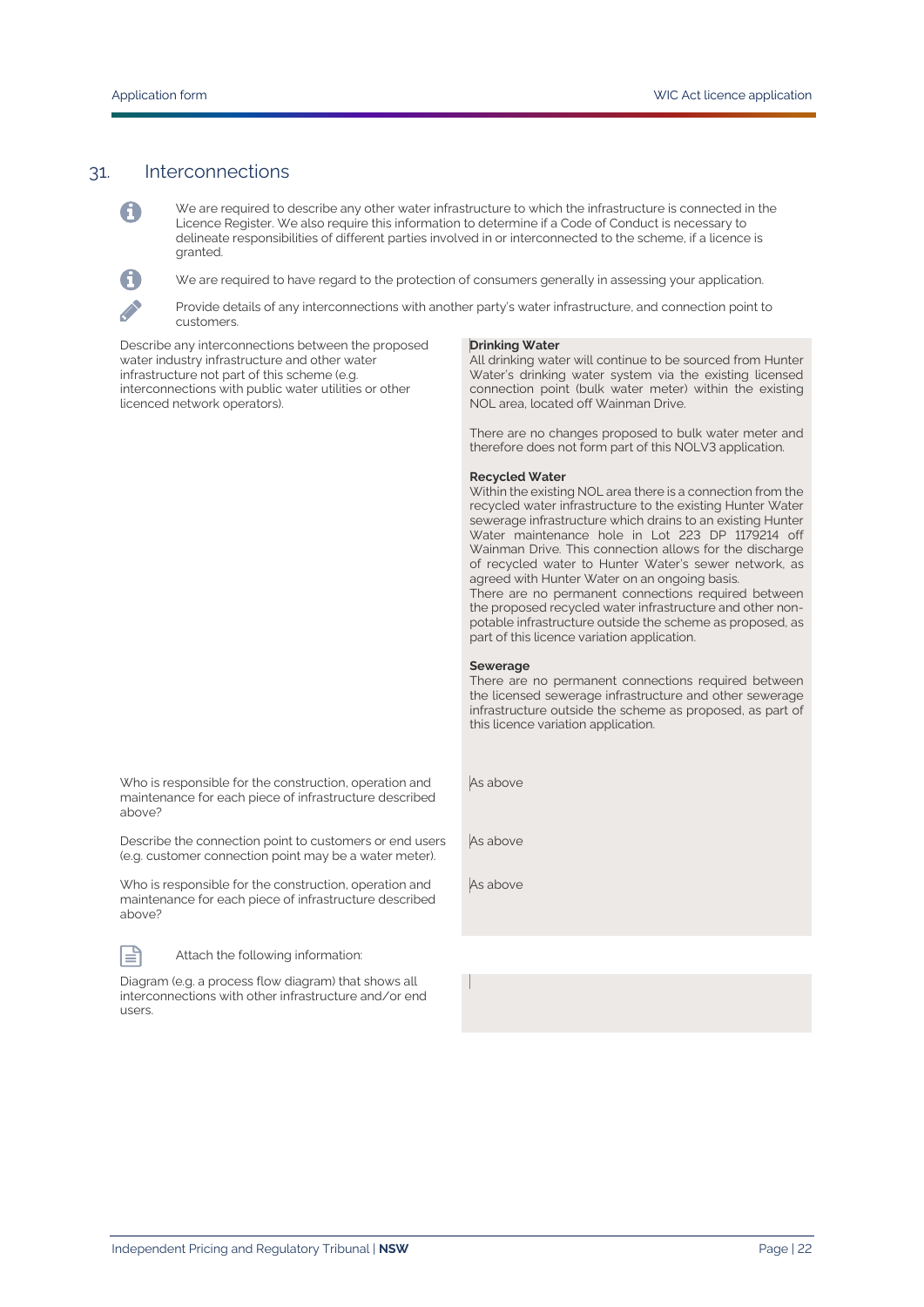6

**CONTRACTOR** 

# 32. Waste products generated and disposal

Waste products can include screenings, waste sludge, brine, etc. Please provide details about the disposal of effluent in **Question 33** in this application form.

Provide information as specified in the table

| Describe the waste products generated from the<br>infrastructure                                                                           | All sewage will be collected and treated by the LWC, with<br>the recycled water re-used throughout the Scheme area<br>for non-potable water usage. The waste activated sludge<br>that is produced is dewatered, transferred to enclosed bins<br>and carted offsite by a licensed waste contractor for<br>beneficial reuse in minesite rehabilitation. |  |
|--------------------------------------------------------------------------------------------------------------------------------------------|-------------------------------------------------------------------------------------------------------------------------------------------------------------------------------------------------------------------------------------------------------------------------------------------------------------------------------------------------------|--|
|                                                                                                                                            | Development approvals for the Cooranbong LWC<br>(DA/714/2014), Precinct 1 and Precinct 2 (DA/307/2015)<br>and its environmental assessments have been previously<br>considered as part of AC's existing NOL and therefore are<br>not repeated here.                                                                                                   |  |
| Identify the volume of the each of the waste products                                                                                      | As above                                                                                                                                                                                                                                                                                                                                              |  |
| Describe your proposed disposal options of each of the<br>waste products                                                                   | As above                                                                                                                                                                                                                                                                                                                                              |  |
| Do any disposal options require Environment Protection<br>Licences (EPLs) or other regulatory approvals or licences?                       | As above                                                                                                                                                                                                                                                                                                                                              |  |
| 旨<br>Attach the following information:                                                                                                     |                                                                                                                                                                                                                                                                                                                                                       |  |
| Evidence to support the proposed volume of waste<br>products generated (e.g. calculations, modelling results).                             | N/A                                                                                                                                                                                                                                                                                                                                                   |  |
| Evidence to demonstrate the disposal options are viable<br>(e.g. agreements with third parties, regulatory approvals<br>or licences held). | N/A                                                                                                                                                                                                                                                                                                                                                   |  |

## 33. Effluent disposal options

**Contract Contract** 

Describe how effluent, or treated wastewater, is proposed to be disposed. You do not need to answer this question if you are not applying for a network operator's licence to provide sewerage services.

| Identify the volume of effluent generated from the<br>proposed scheme                                                | Recycled Water that is not fully utilised within the Watagan<br>Park development area will be utilised for irrigation within<br>AC's expanded recycled water area of operations, which<br>includes the Avondale College. This expanded area is<br>already approved under the current recycled water area of |
|----------------------------------------------------------------------------------------------------------------------|-------------------------------------------------------------------------------------------------------------------------------------------------------------------------------------------------------------------------------------------------------------------------------------------------------------|
|                                                                                                                      | operations and therefore not applicable to this NOLV3<br>application. Some recycled water can also be discharged<br>to Hunter Water's sewerage system by agreement. The<br>volume of recycled water generated and not reused is<br>variable by season.                                                      |
| Describe your proposed disposal options                                                                              | As above                                                                                                                                                                                                                                                                                                    |
| Do any disposal options require Environment Protection<br>Licences (EPLs) or other regulatory approvals or licences? | As above                                                                                                                                                                                                                                                                                                    |
| ≡<br>Attach the following information:                                                                               |                                                                                                                                                                                                                                                                                                             |
| Evidence to support the proposed volume of effluent<br>generated (e.g. calculations, modelling results).             | N/A                                                                                                                                                                                                                                                                                                         |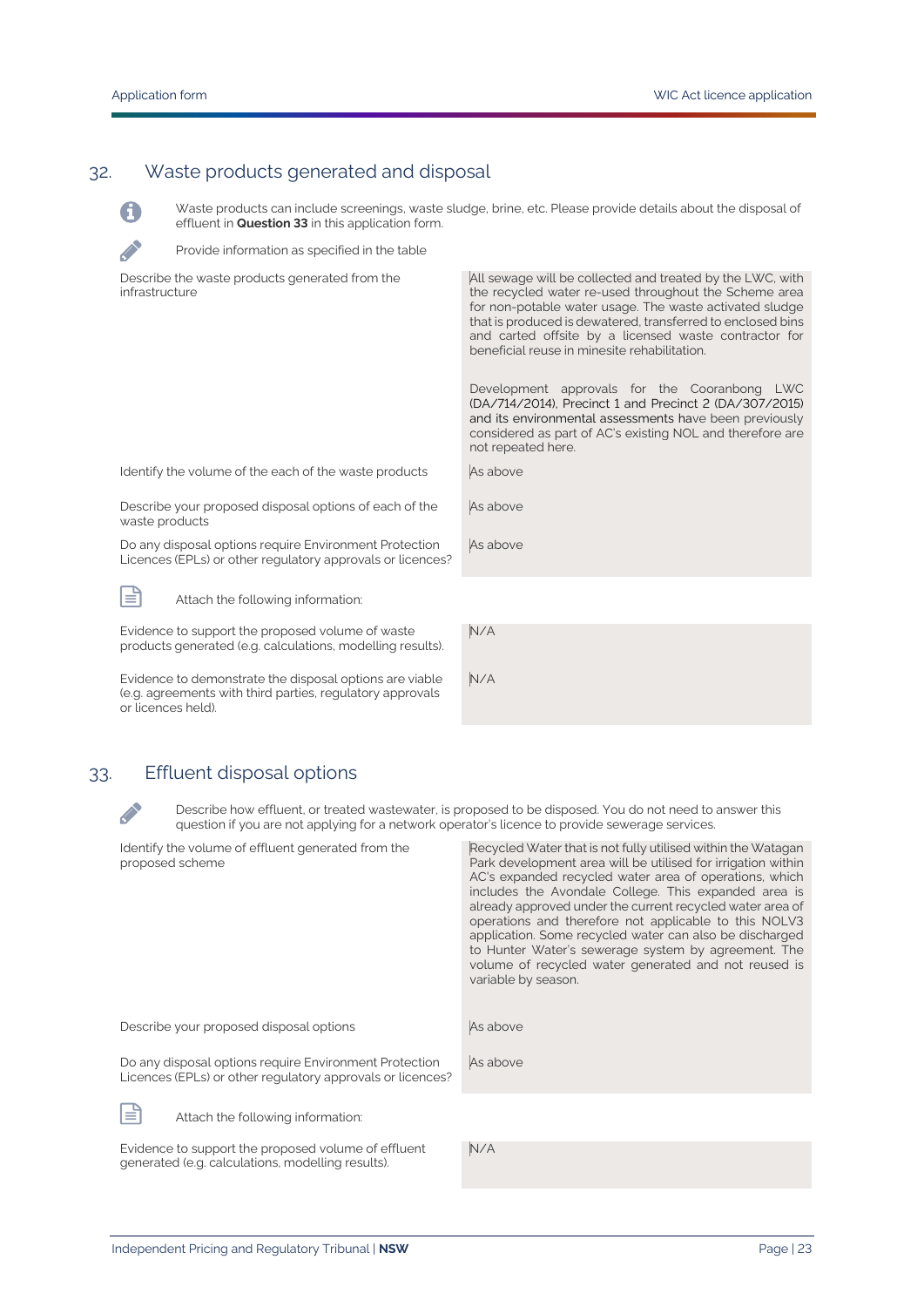Evidence to demonstrate the disposal options are viable (e.g. agreements with third parties, regulatory approvals or licences held).

N/A

### 34. Water balance

Water balance assessment must include (as a minimum):

- All assumptions used for modelling, and if assumptions do not meet industry standards, you must provide a statement of evidence to support the deviation.
- A sensitivity analysis around end use assumptions, including future disposal pathways, e.g. optional take up of recycled use in washing machines.
- Any storage requirements.
- All input and output volumes including peaking factors.
- All waste streams and fate of wastes.

Irrigation models should be run on the median and 95 percentile rainfall scenarios. Irrigation of treated effluent/ recycled water should have zero runoff and no more than 15mm deep percolation (inland) or zero (coastal) – as per the *EPA Guideline – Use of Effluent by Irrigation (2004)*.

Ensure that all products (e.g. drinking water, non-potable water, sewage) are accounted for.

We use this information to assess the applicant's technical capacity. We also use this information to assess the applicant's capacity to carry out the activities that the licence (if granted) would authorise in a manner that does not present a significant risk of harm to the environment.



A

#### Attach the following information:

Water balance assessment report for all products and all scheme stages.

The detailed water balance provided as part of the Existing NOL. was based on the ultimate development of 2,500 residential lots (including the lots included in this NOLV3 application) and therefore already contemplate the scheme capacity relating to the proposed extended area of operations.

Evidence to support your assumptions in the water balance assessment where relevant (e.g. catchment studies, wastewater characteristic studies).

#### 35. Risk assessment



We use this information to assess the applicant's technical capacity. Refer to the WIC Act [Licence Application](https://www.ipart.nsw.gov.au/Home/Industries/Water/Alternate-water-utilities-WICA/Forms-guidelines/WIC-Act-Licence-Application-Guidance-August%202021)  [Guide](https://www.ipart.nsw.gov.au/Home/Industries/Water/Alternate-water-utilities-WICA/Forms-guidelines/WIC-Act-Licence-Application-Guidance-August%202021) for the requirements for the risk assessment.

Attach the following information:

Provide the risk assessment for the network operation activities related to the scheme.

Appendix 35 Scheme Risk Register (summary)^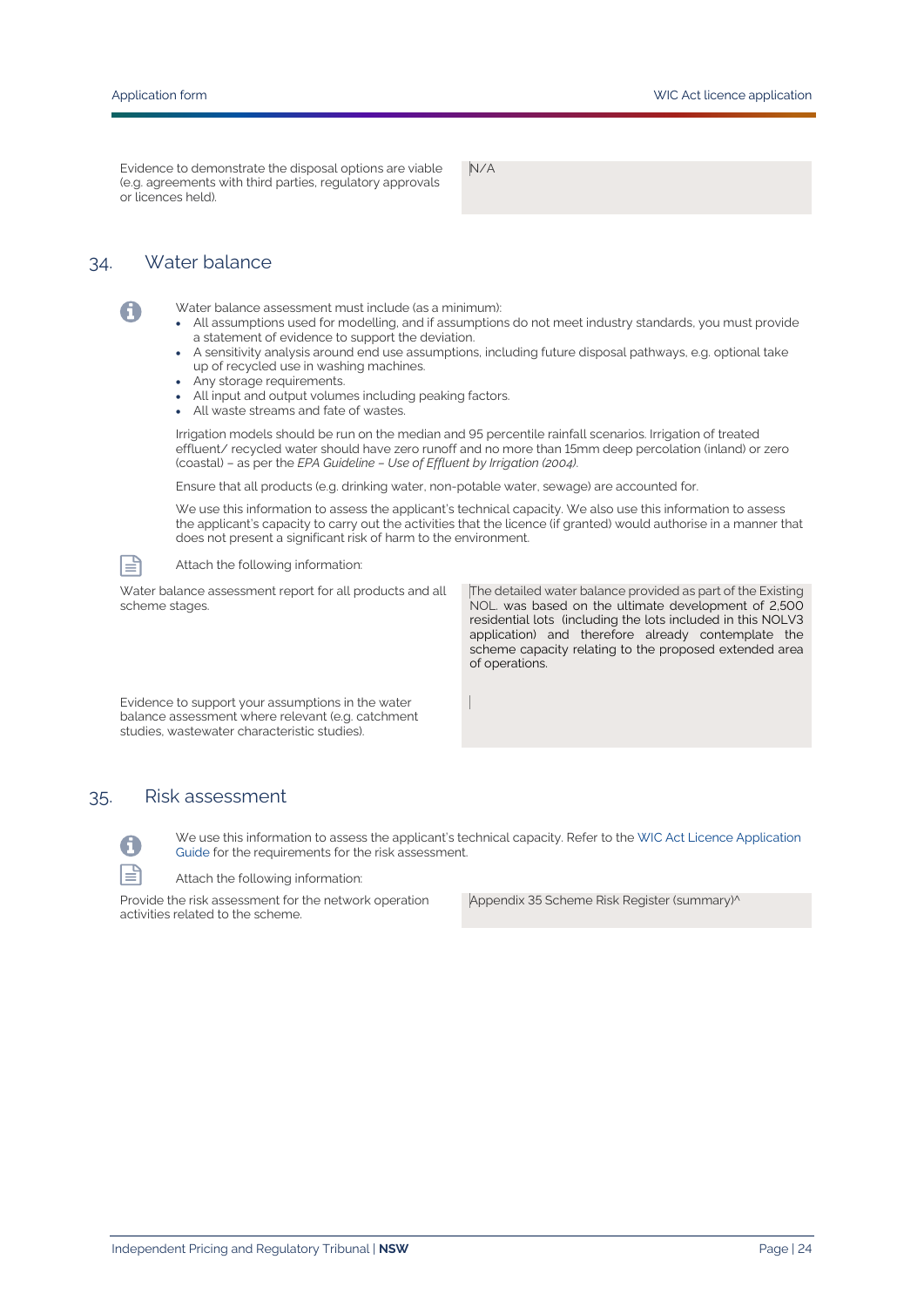### 36. Continuity of services

We are required to have regard to the protection of public health and consumers generally in assessing your application. This includes continuity of services. For example, how would the you manage a failure in the treatment or reticulation infrastructure. You may refer to the attachments provided in **Question 35** if the risk assessment has addressed the continuity of services.



A

Provide the information specified below:

Describe how the applicant corporation will ensure continuity of services (drinking water, non-potable water and/or sewerage services where applicable) to retailers. Include situations where the continuity of services could be disrupted, and how would these situations be managed.



Attach the following information:

Plans or reports on how continuity of services will be managed (e.g. Infrastructure operating plan)

AC will operate and ensure the continuity of reticulation services within the proposed new areas of operation by following the management and operating plans that are being used for the same purpose under the existing NOL and area of operations.

Appendix 25 Infrastructure Operating Plan (IOP) (Table of Contents) .

# 37. Summary of approvals under the EP&A Act



**CANAD** 

Refer to section 5.6 of th[e WIC Act Licence Application Guide](https://www.ipart.nsw.gov.au/Home/Industries/Water/Alternate-water-utilities-WICA/Forms-guidelines/WIC-Act-Licence-Application-Guidance-August%202021) to inform whether your scheme should be or has been dealt with under either Part 4 or Part 5 of the *Environmental Planning and Assessment Act 1979* (EP&A Act).

We also use this information, along with answers to Questions 38 and 39, to assess the applicant's capacity to carry out the activities that the licence (if granted) would authorise in a manner that does not present a significant risk of harm to the environment.

Please answer Yes or No in each cell. Provide a brief reason for why that Part of the EP&A Act applies, and if applicable, the date of the approvals and the approval reference numbers. Add more lines, if required.

| Infrastructure component                                   | Part 4 applicable?                          | Part 5 applicable? |
|------------------------------------------------------------|---------------------------------------------|--------------------|
| Non-potable water or recycled water<br>reticulation system | Yes                                         | <b>No</b>          |
| Non-potable water or recycled water<br>treatment plant     | Yes (not applicable to this<br>application) | <b>No</b>          |
| Drinking water reticulation system                         | Yes                                         | <b>No</b>          |
| Drinking water treatment facility                          | Yes (not applicable to this<br>application) | <b>No</b>          |
| Sewage reticulation system                                 | Yes                                         | <b>No</b>          |
| Sewage treatment plant                                     | Yes (not applicable to this<br>application) | <b>No</b>          |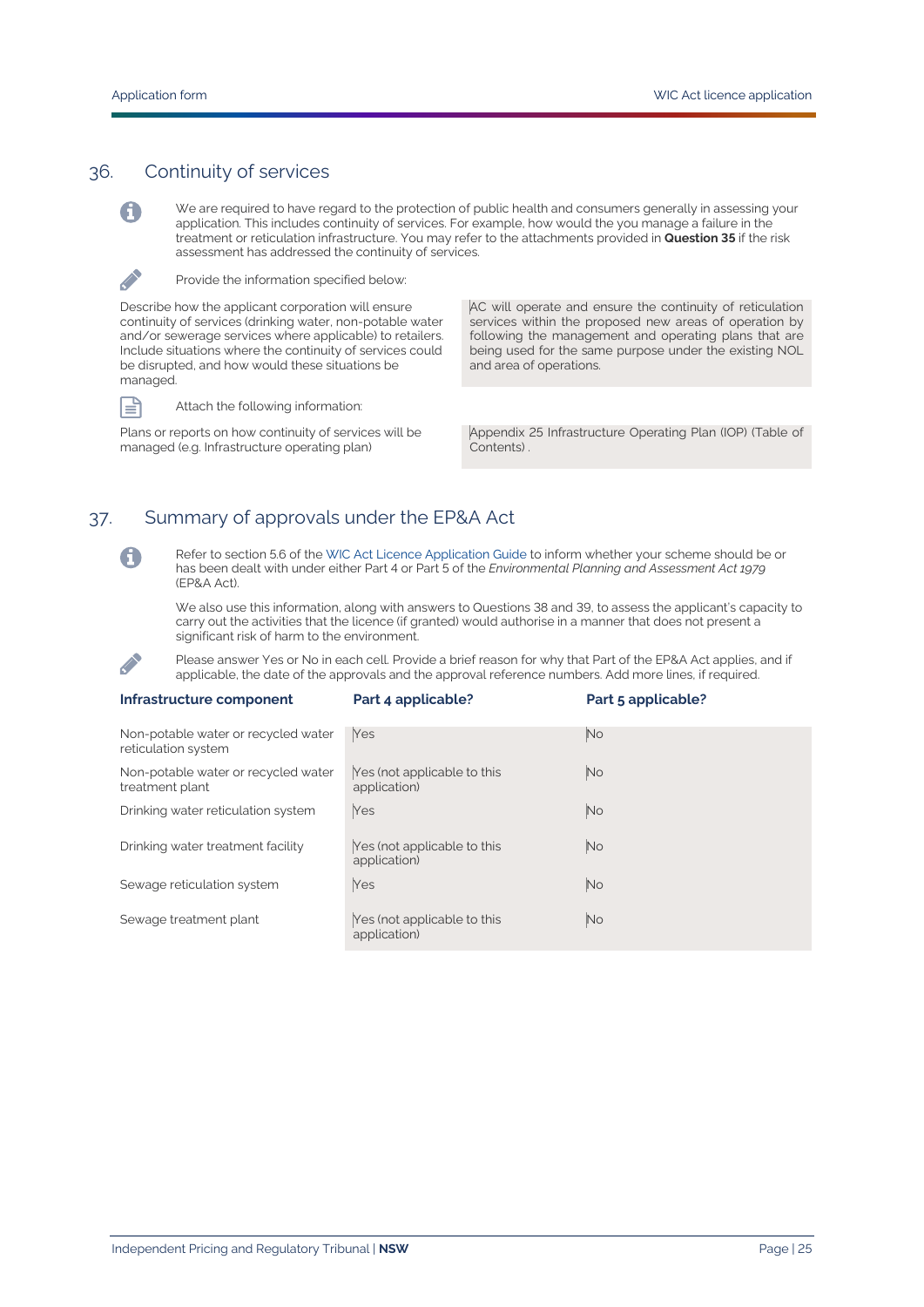# 38. Regulatory approvals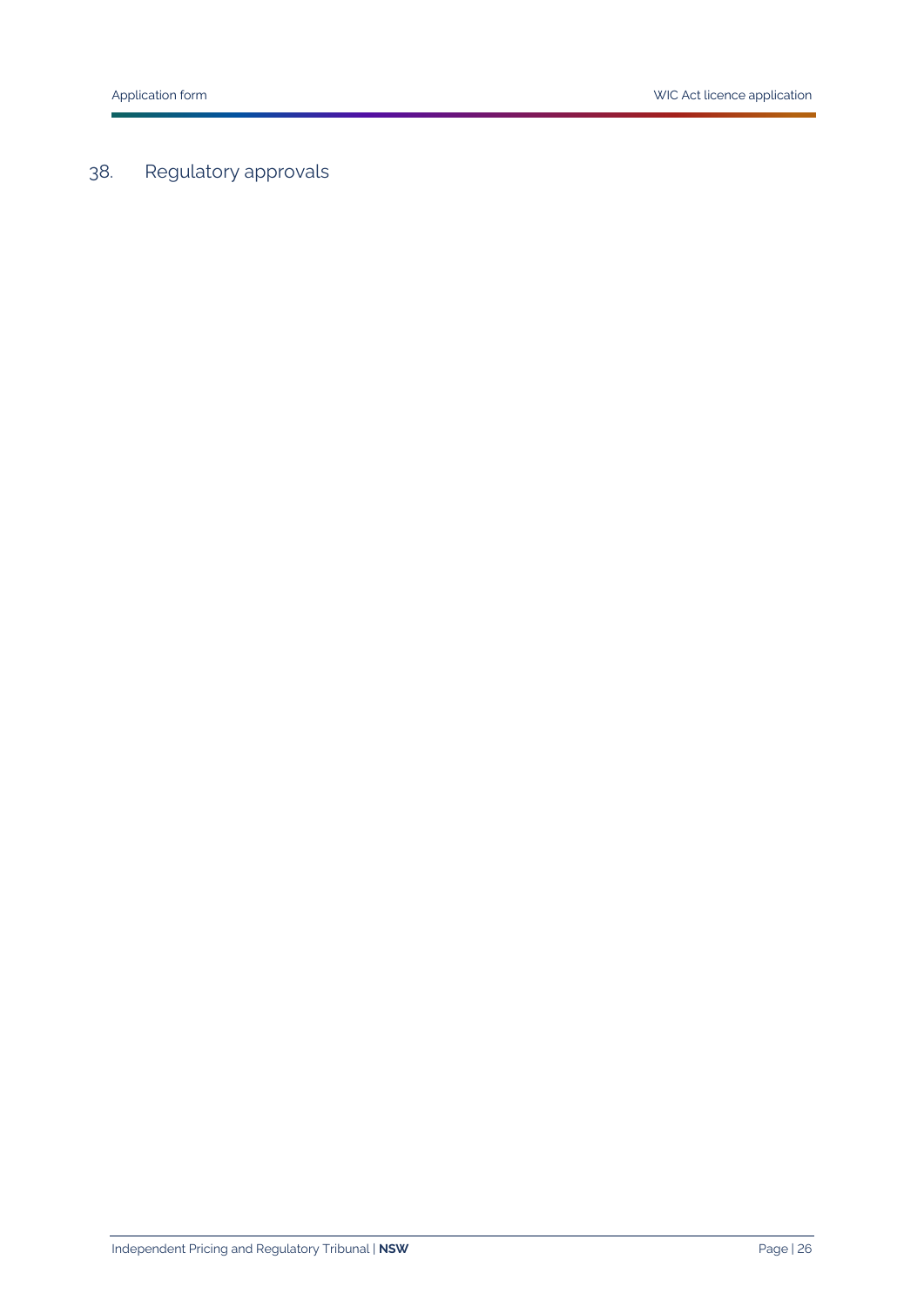

Regulatory approvals include planning, environmental and other legislative approvals required under the *EP&A Act, Local Government Act 1993, Protection of the Environment Operations Act 1997*, and any other relevant legislation.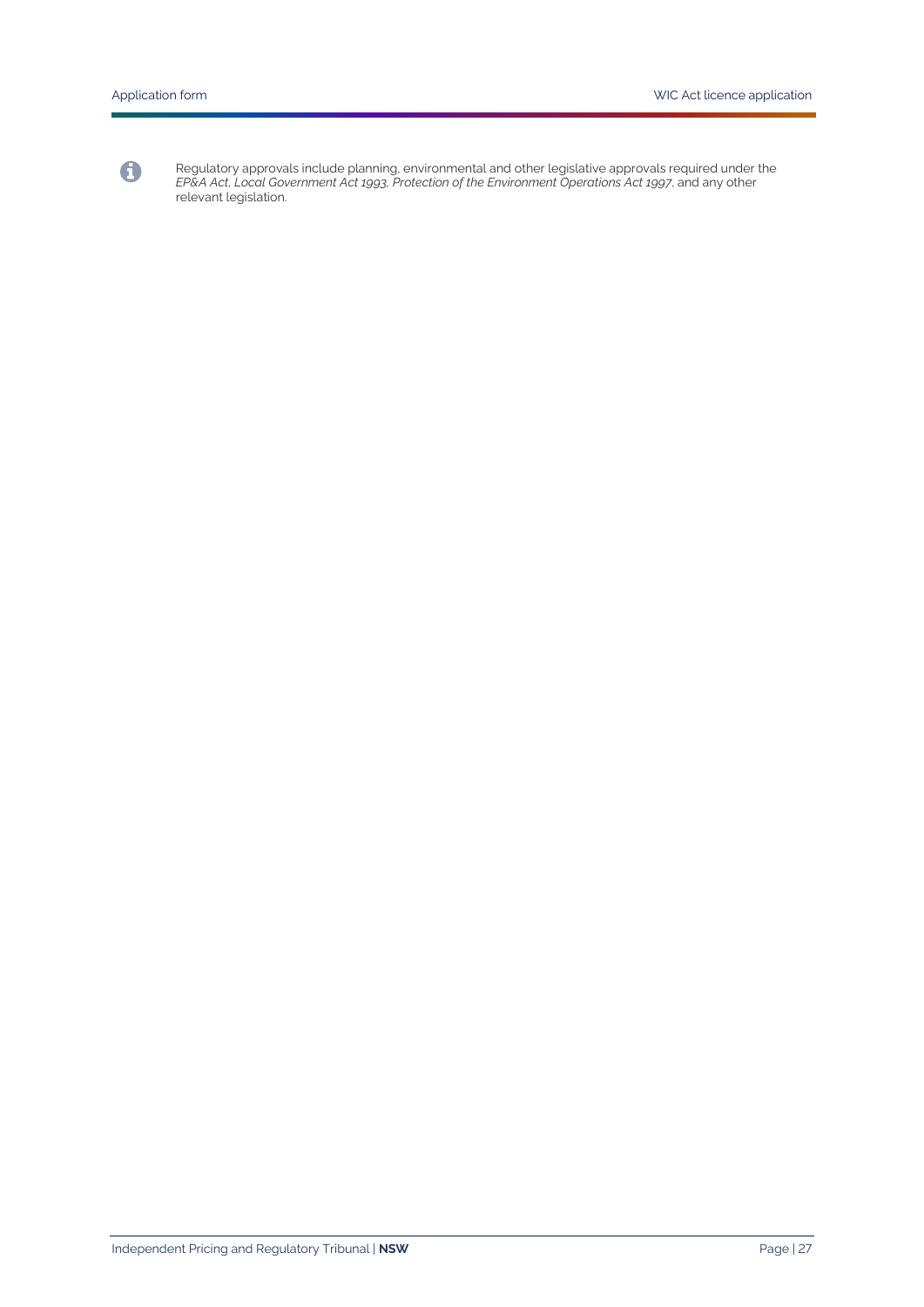List all the regulatory approvals that *have been obtained* for the proposed licence activities

#### **Background**

#### *Original NOL application*

In June 2014 AC, a wholly-owned subsidiary of Altogether, applied for a network operator's licence to provide drinking water, recycled water and sewerage services to the entire North Cooranbong Development (minus the Developed Lots which remained with Hunter Water). At the time, AC provided a complete application to cover all technical, financial, organisational and environmental capacity considerations for the NOL to be granted for that entire area.

At the time, a development application under Part 4 of the E*nvironmental Planning and Assessment Act 1979* (**EPAA**) for the water recycling facility (Cooranbong Local Water Centre, **Cooranbong LWC**) had been submitted and was being assessed by LMCC and a development consent for the Development's Precinct 1 (the first 81 lots) had been granted.

AC provided a review of environmental factors (**REF**) consistent with the requirements of Part 5 of the EPAA assessing the environmental impacts of the proposed sewage and recycled water reticulation networks of the Development. This 'Retic REF' assumed that the broader environmental impacts of the subdivision works (tree clearing, bulk earthworks etc) would be understood to be assessed as part of future Part 4 development applications by the Developer and therefore it only considered the additional impact of the installation of the reticulation networks.

The licence application was exhibited on that basis in April 2015.

Subsequently, the assessors of the licence application determined that the environmental assessment approach could not consider future environmental impact assessments by others. As a result, when the NOL was granted in August 2015, the licensed area of operations was limited only to the area that had been granted development consent and the NOL included this condition repeated as required for the different services:

*"This Licence authorises the Licensee ….. to construct, maintain and operate the water industry infrastructure … that has been granted development consent under the EPA*

*Act or is exempt development under the EPA Act and may be carried out without development consent under section 76(3)(a) of the EPA Act … within the area of operations specified … subject to the conditions imposed by or under the Act, the Regulation and this Licence."*

By this time development consent had been granted for the Cooranbong LWC as well as Precinct 1. (Subsequent to the LMCC development consent for the Cooranbong LWC in July 2015, the consent was challenged in the NSW Land and Environment Court. The development consent was reaffirmed by the Court in August 2016 with some additional conditions, some minor re-design of the Cooranbong LWC and its re-location within the same lot, identified at the time as Lot 12 DP 1158508).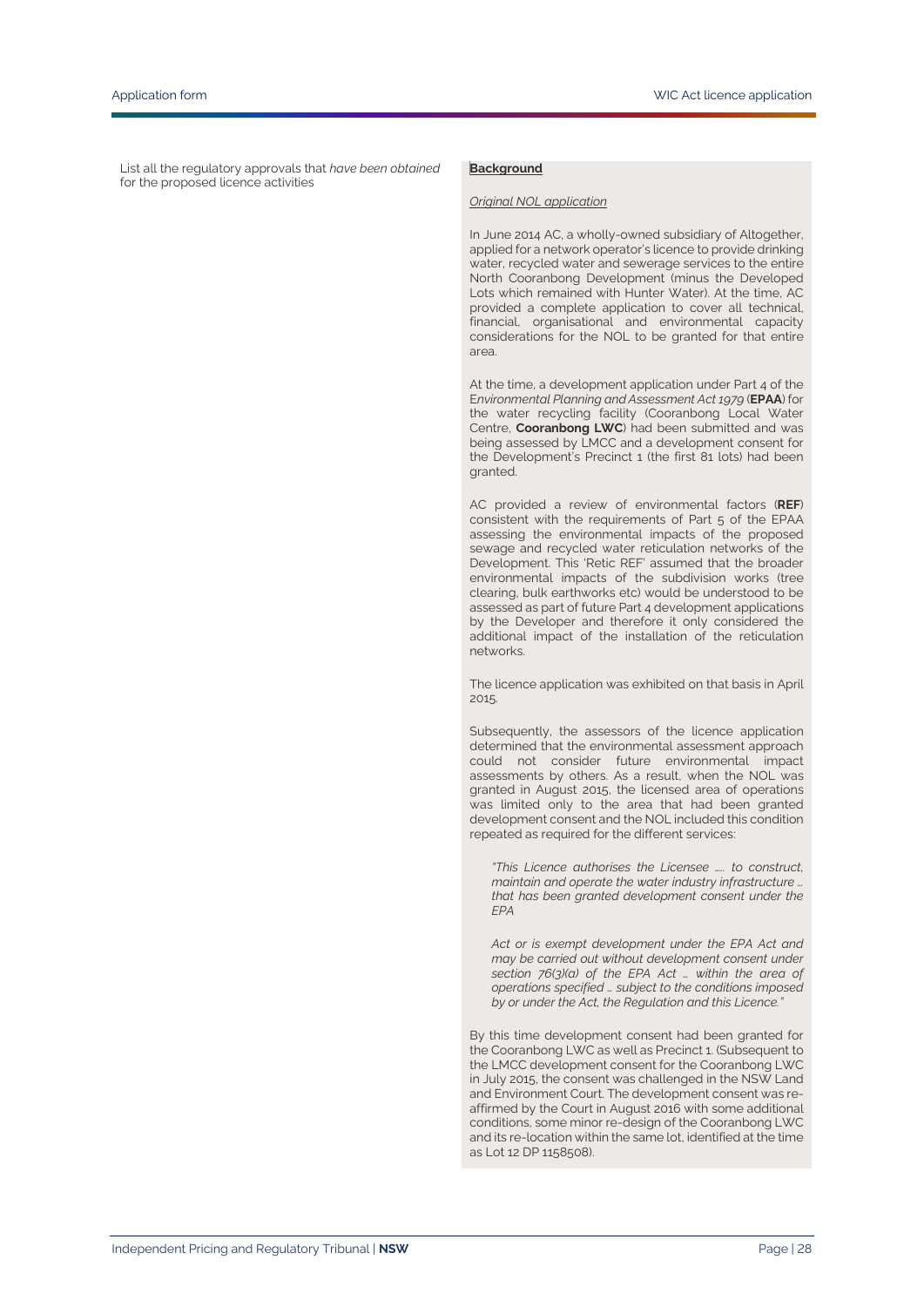The July 2015 report by the regulator, IPART, to the Minister recommending the NOL be granted, acknowledges that

*"some elements of the larger scheme have been considered in our assessment where appropriate".* 

It is clear within that report that the technical, organisational and financial capacity of AC had been assessed as adequate for the entire scheme and it was environmental impact assessment of the reticulation network construction that was limiting the NOL area to that which had already been granted development consent.

NOL 15\_033 was granted to AC by the Minister on 6 August 2015.

#### *NOLV1*

Following LMCC's granting of the development consent for Precinct 2, AC applied in November 2015 to have the NOL area varied (NOLV1) to include the lot and DPs incorporating Precinct 2. The balance of the original NOL application was recognised as being applicable and the licence area was expanded by the Minister to include the additional Precinct 2 area on 18 March 2016.

#### *NOLV2*

After March 2016 further development consents for subdivision works – including all utility services - were granted to the Developer. AC waited to collate a number of development consents to seek the NOL area variation in one application (NOLV2). On 26 July 2021 the Minister granted approval for the current NOL which includes the following areas, with reference to the components defined in the NOLV2 application:

A. The northern end of the 'Twine' property, known then as Lot 1 DP 348173 and Lot 11 DP 1158508.

B. The northern end of the medium density area of Lot 83 DP 1237780.

- C. Precinct 3.
- D. Precinct North A.

H and I. Avondale College and Town Common Designated Irrigation Zones, the recycled water pipelines to them along Freemans Drive and Central Road existing lots immediately adjacent to the proposed recycled water main in order to provide opportunity for others to become customers of the recycled water service (only) in future.

#### **NOLV3 (this application)**

DA/2234/2017 was approved by LMCC on 5 August 2021 to develop and subdivide these existing lots. The original development application allowed for:

- A. 399 standard residential lots.
- B. 1 Future Park
- C. 5 drainage reserves
- D. 2 public reserves

The accompanying statement of environmental effects contemplates the construction of all utility services in sections 3.13 and 5.13.

DA/1451/2021 has since been submitted to LMCC by the Developer to further subdivide the 5 development lots (approved under DA/2234/2017) into 215 residential lots, The accompanying Statement of Environmental Effects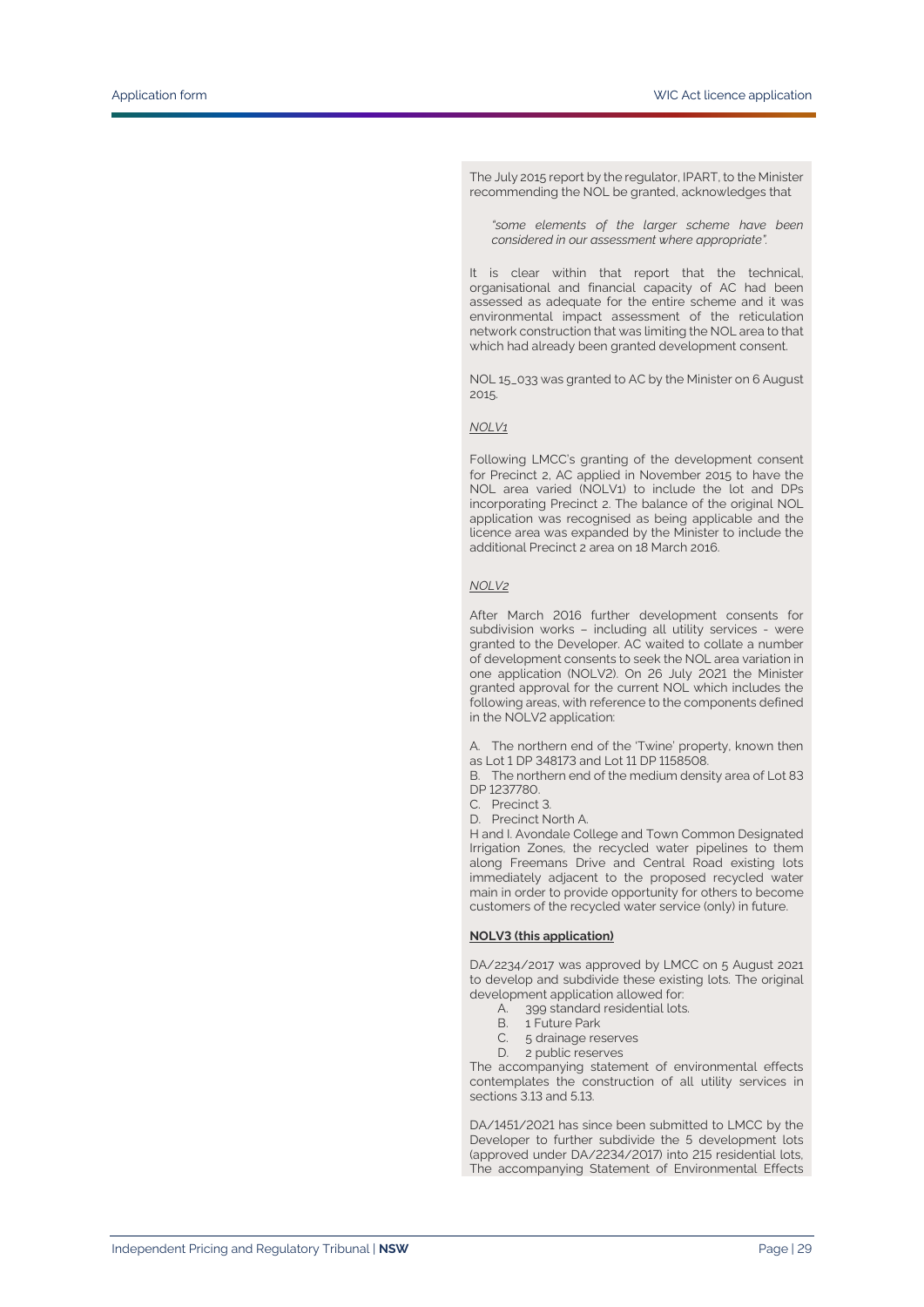A

 $\mathbb{P}$ 

also contemplates the construction of all utility services in section 5.10. Nil

List all the regulatory approvals that *are to be obtained* for the proposed licence activities

> Regulatory approvals may include development consents for a housing development (that includes water and sewerage infrastructure) under the EP&A Act, section 68 approval under the Local Government Act 1993 and Environment Protection Licence under the Protection of the Environment Operations Act 1997.

Attach copies of each approval and any reports from the approval body:

| Evidence of regulatory approvals including any<br>subsequent approved modifications for the proposed<br>licence activities.                                                              | Appendix 38(a) Existing NOL<br>Appendix 38(b) Approval for commercial operation                                                                           |
|------------------------------------------------------------------------------------------------------------------------------------------------------------------------------------------|-----------------------------------------------------------------------------------------------------------------------------------------------------------|
| E.g. development consents, determinations, conditions of<br>approvals.                                                                                                                   | Appendix 38(c) DA/2234/2017 Development Consent,<br>SEE and applicable appendices can be found here:<br>Enquiry Detail View   Lake Macquarie City Council |
|                                                                                                                                                                                          | Appendix 38(d) DA/1451/2021 Development Consent,<br>SEE and applicable appendices can be found here:<br>Enquiry Detail View   Lake Macquarie City Council |
|                                                                                                                                                                                          | The combined PDF documents are over 145MB in size.<br>These can be made available on request                                                              |
| Maps or plans that show the locations (e.g. in lots and<br>DPs) associated with the regulatory approvals in relation<br>to the proposed area of operations identified in<br>Question 27. | Appendix 27 Existing and Proposed NOLV area of<br>operations                                                                                              |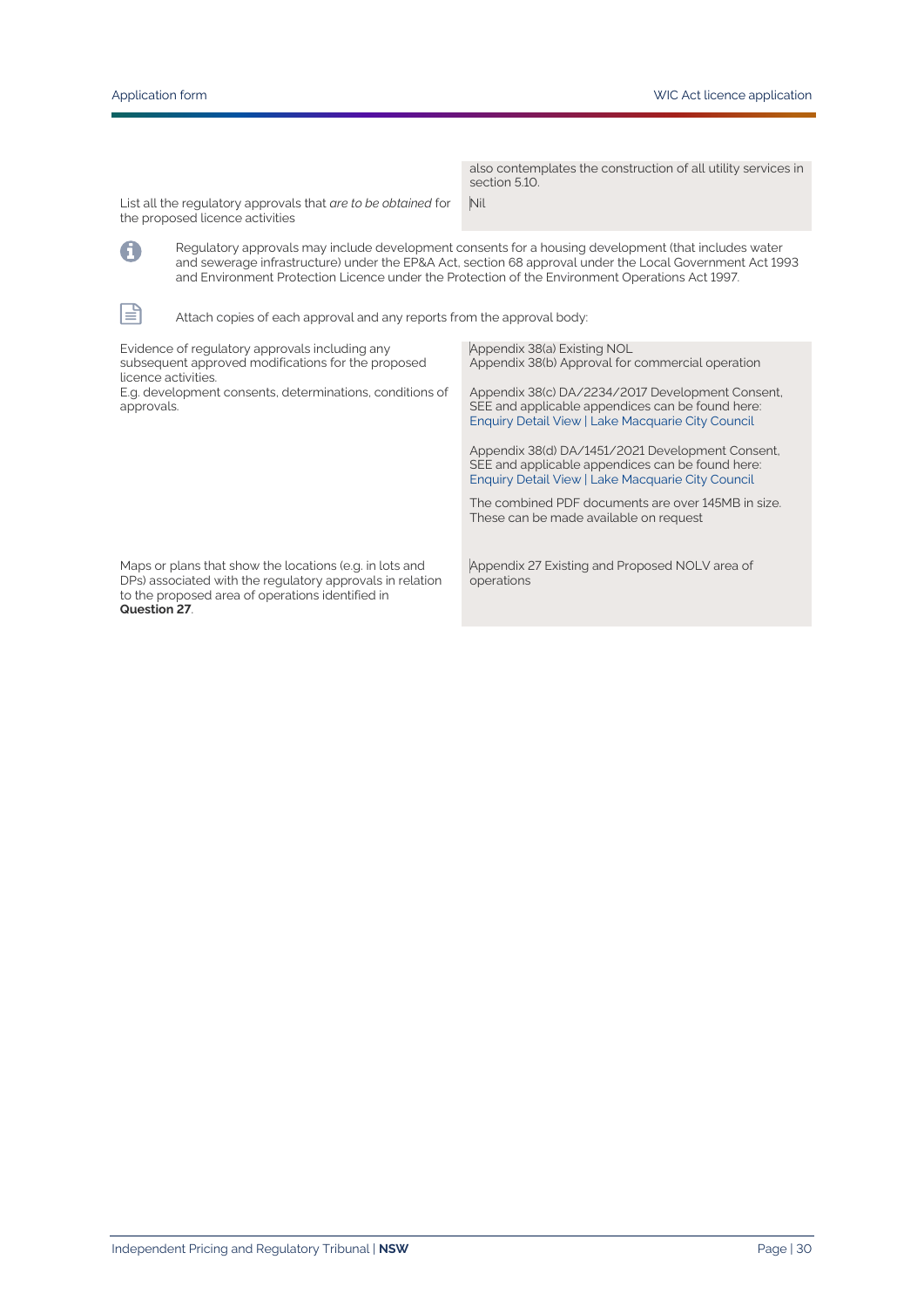0

#### 39. Environmental impact assessments

As a minimum, your application must be accompanied by a Review of Environmental Factors (REF) (unless the development is a designated development, Part 5 development, or a major project, in which case either an environmental impact statement (EIS) or comprehensive environmental assessment is required). The REF must identify the environmental impacts of the proposed scheme, and the steps which will be taken to protect the environment or reduce harm to the environment.

Describe the studies that have been completed to investigate any environmental impacts (including water quality, quantity, air, odour, noise, sea level rise, biodiversity and Aboriginal cultural heritage) from the construction and operation of the infrastructure.

This NOL variation application (NOLV3) seeks consideration of the environmental impact assessments that have been carried out by the Developer for the proposed subdivision works and installation of services within the proposed expansion of the licensed area of operations for NOL 15\_033:

The existing lot titles subject to this NOLV3 Application have approval and environmental assessment under DA/2234/2017 or are being assessed under DA/1451/2021. Note that the lot titles described in the Development Application and the Statement of Environmental Effects (SEE) under DA/2234/2017 have changed since the application was first made in 2017. Subsequent development consents permitted the realignment of cadastral lot boundaries in the development.

Where relevant, what land capability and/or site suitability assessments have been undertaken on the proposed land disposal (including irrigation) area?

Have the studies identified any significant environmental impacts from the scheme? If so, how are the environmental impacts proposed to be managed?

Attach the following information:

Environmental impact assessments

E.g. Environmental study, land capability or site suitability assessment, environmental risk assessment, determination reports.

already been considered in the Land Capability Assessment commissioned as part of the original NOL application, which covered the entire development area. A subsequent LCA was also commissioned for the inclusion of the expanded recycled water area of operations to Avondale College considered under NOLV2.

The proposed expanded area of operations (NOLV3) has

The proposed management of environmental impacts are detailed in the Statement of Environmental Effects (SEE) provided in the relevant Development Applications as referenced below.

Appendix 38(c) DA/2234/2017 Development Consent, SEE and applicable appendices can be found here: [Enquiry Detail View | Lake Macquarie City Council](https://property.lakemac.com.au/ePathway/Production/Web/GeneralEnquiry/EnquiryDetailView.aspx?Id=1024474) 

Appendix 38(d) DA/1451/2021 Development Consent, SEE and applicable appendices can be found here: [Enquiry Detail View | Lake Macquarie City Council](https://property.lakemac.com.au/ePathway/Production/Web/GeneralEnquiry/EnquiryDetailView.aspx?Id=1509677)

The combined PDF documents are over 145MB in size. These can be made available on request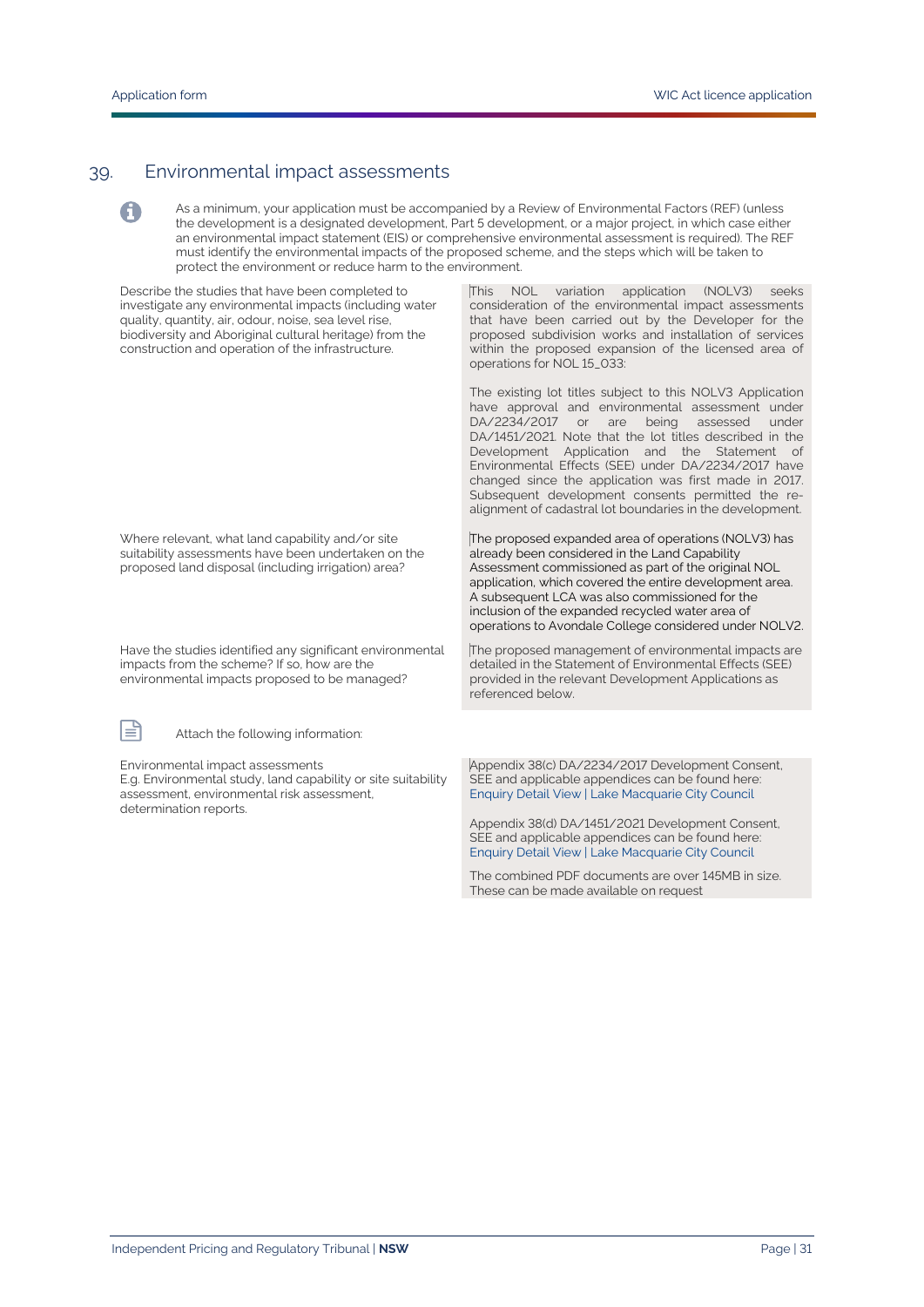# Statutory declaration

# 40. Please sign the declaration for this application



A statutory declaration must be completed by all applicant corporations and submitted with their application.

Provide a statutory declaration from:

- The Chief Executive Officer and a Director of the applicant corporation (each must complete a separate declaration); or
- The sole Director and Chief Executive Officer of the applicant corporation; or
- Such other person that IPART agrees may provide the statutory declaration(s); to the effect that the information provided in the application is true and correct.

For the purposes of Question 10 of this application form, the statutory declaration should also state that the applicant corporation is neither:

- A disqualified corporation for the purpose of section 10(3)(a) of the *Water Industry Competition Act 2006 (NSW)* (WIC Act), nor
- A related entity of a disqualified corporation that would have a direct or indirect interest in, or influence on, the carrying out of the activities that the licence (the subject of the application in relation to which this declaration is made), if granted, would authorise, for the purpose of section 10(3)(b) of the WIC Act.

A statutory declaration must be certified by a NSW authorised witness from the following list:

- a justice of the peace
- a solicitor or barrister with a current New South Wales or interstate practising certificate
- a commissioner of the court for taking affidavits
- a notary public, or
- a person by law authorised to administer an oath (e.g. authorised witnesses in other jurisdictions).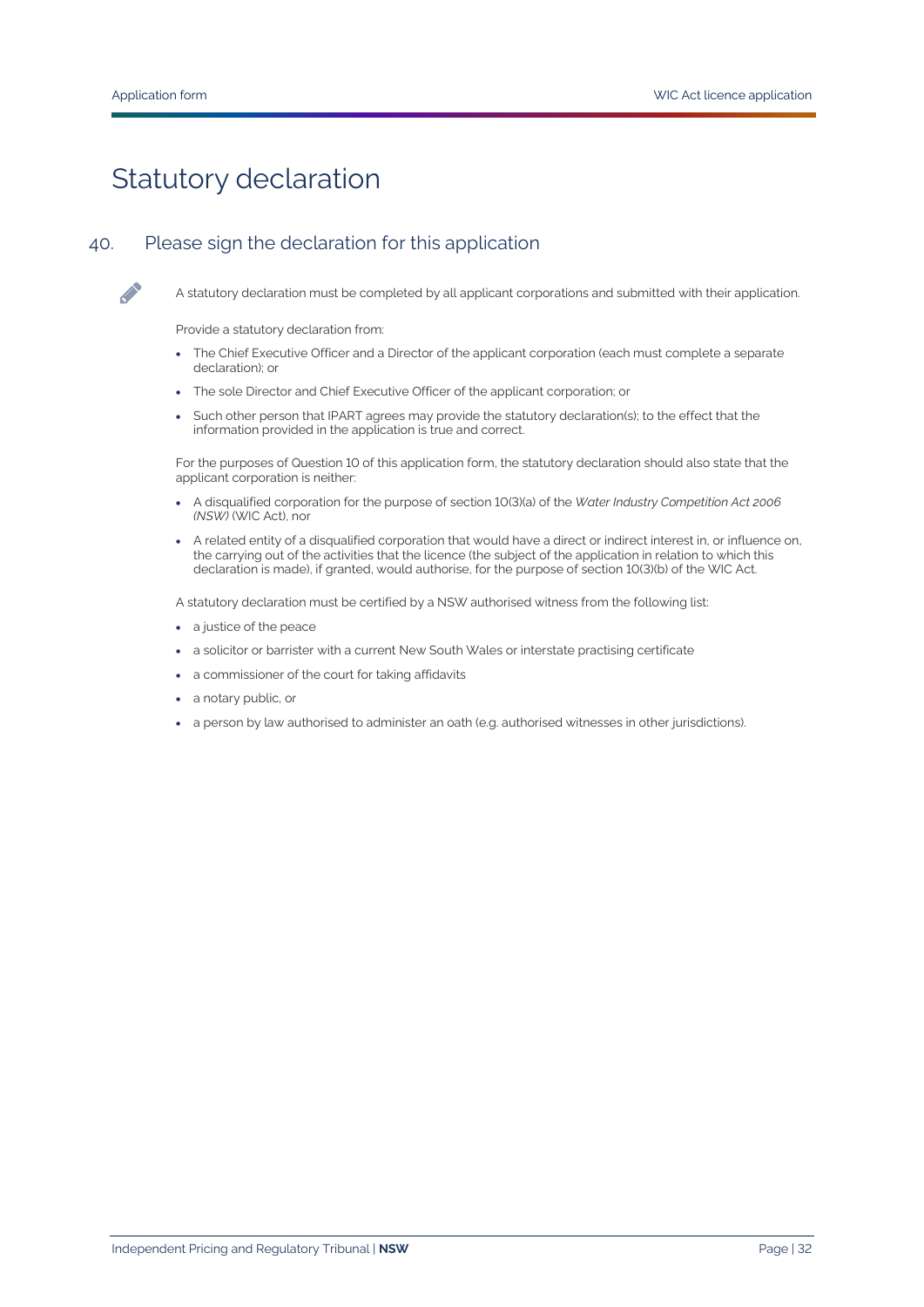#### **I, do solemnly and sincerely declare that:**

- 1. I am a Chief Executive Officer of the applicant corporation (named in this application form).
- 2. The information provided in this application is true and correct to the best of my knowledge.
- 3. I am aware of the requirements under the *Water Industry Competition Act 2006* (NSW) (WIC Act) for the licence being applied for.
- 4. The applicant corporation is not, for the purpose of section 10(3)(a) of the WIC Act, a disqualified corporation (as defined in the Dictionary of the WIC Act).
- 5. The applicant corporation is not, for the purpose of section 10(3)(b) of the WIC Act, a related entity of a disqualified corporation (as defined in the Dictionary of the WIC Act) that would have a direct or indirect interest in, or influence on, the carrying out of the activities that the licence (the subject of the application in relation to which this declaration is made), if granted, would authorise.
- 6. I have the authority to make this application on behalf of the applicant corporation (named in this application form).

I make this solemn declaration conscientiously believing the same to be true and by virtue of the provisions of the *Oaths Act 1900* (NSW).

In the presence of an authorised witness, who certify the following matters concerning the making of this statutory declaration by the person who made it: *[\*choose an item from each of the drop-down menu]*

\*I saw the face of the person.

\*I have known this person for at least 12 months.

Provide details of the signatory and witness.

| <b>Details</b>                                                | <b>Signatory</b>     | <b>Witness</b>                                                                 |
|---------------------------------------------------------------|----------------------|--------------------------------------------------------------------------------|
| Full name                                                     | Terence James Leckie | Jonathan Gunn                                                                  |
| Position/title                                                | Founder & CEO        | General Counsel                                                                |
| Qualification to be authorised<br>witness                     | N/A                  | A solicitor with a current New South<br>Wales practising certificate, PN 11246 |
| Describe identification document<br>relied on (if applicable) | N/A                  |                                                                                |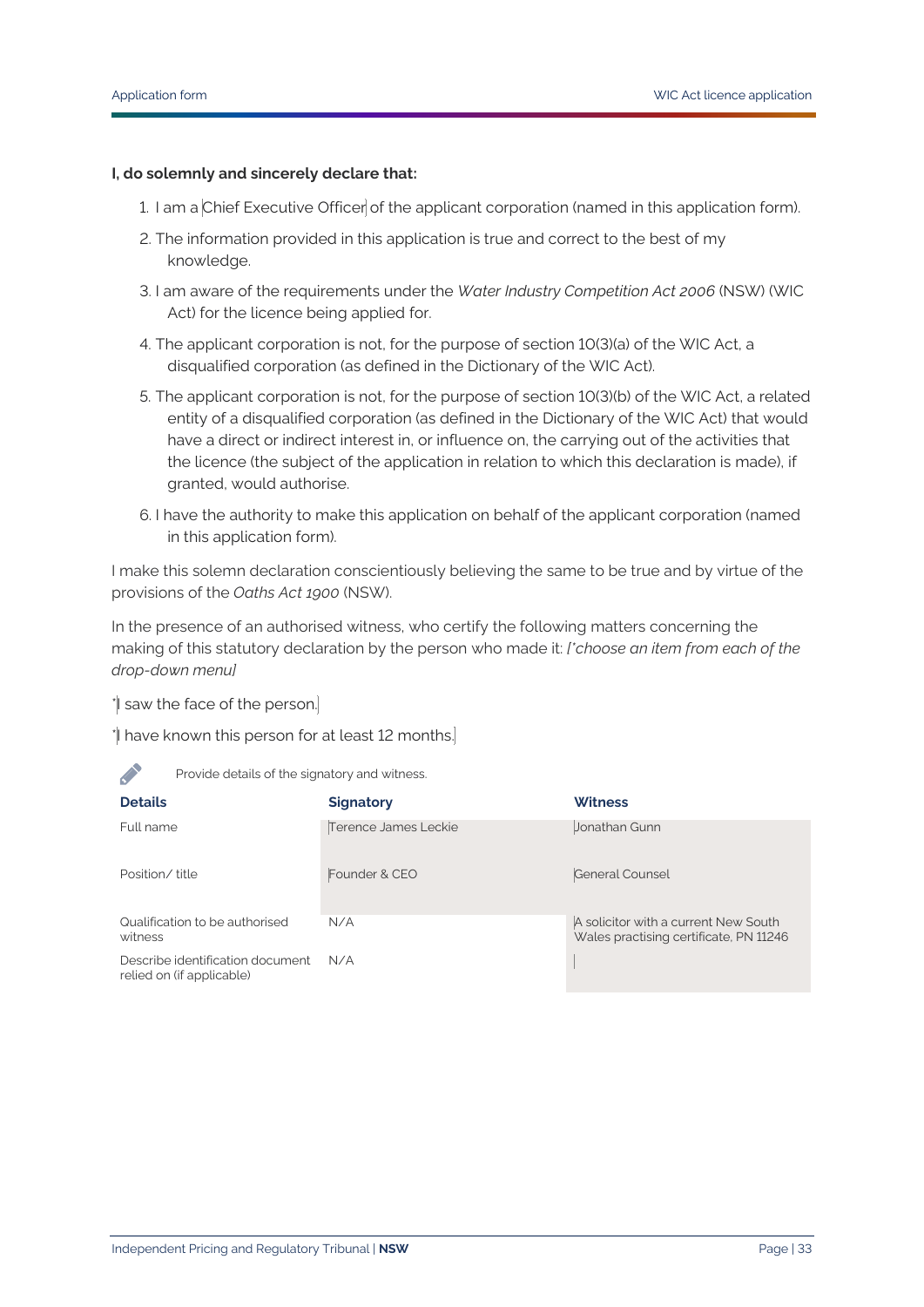Sign the application form in the presence of a witness. Ensure that all questions have been completed before signing the form – signing here is the last thing that you do.

You may sign this form electronically (either in Microsoft Word or in Adobe PDF) or on a paper copy. If signing a paper copy, please scan the signed form to Adobe PDF before submitting.

Date of signing 03/05/2022

Address of signing Level 1, 73 Miller Street North Sydney, NSW 2060

Sign here

**Contract Contract** 

A



皿

We require evidence of the signatory's authority to sign the application form that is dated less than 4 weeks from the date that the application is submitted.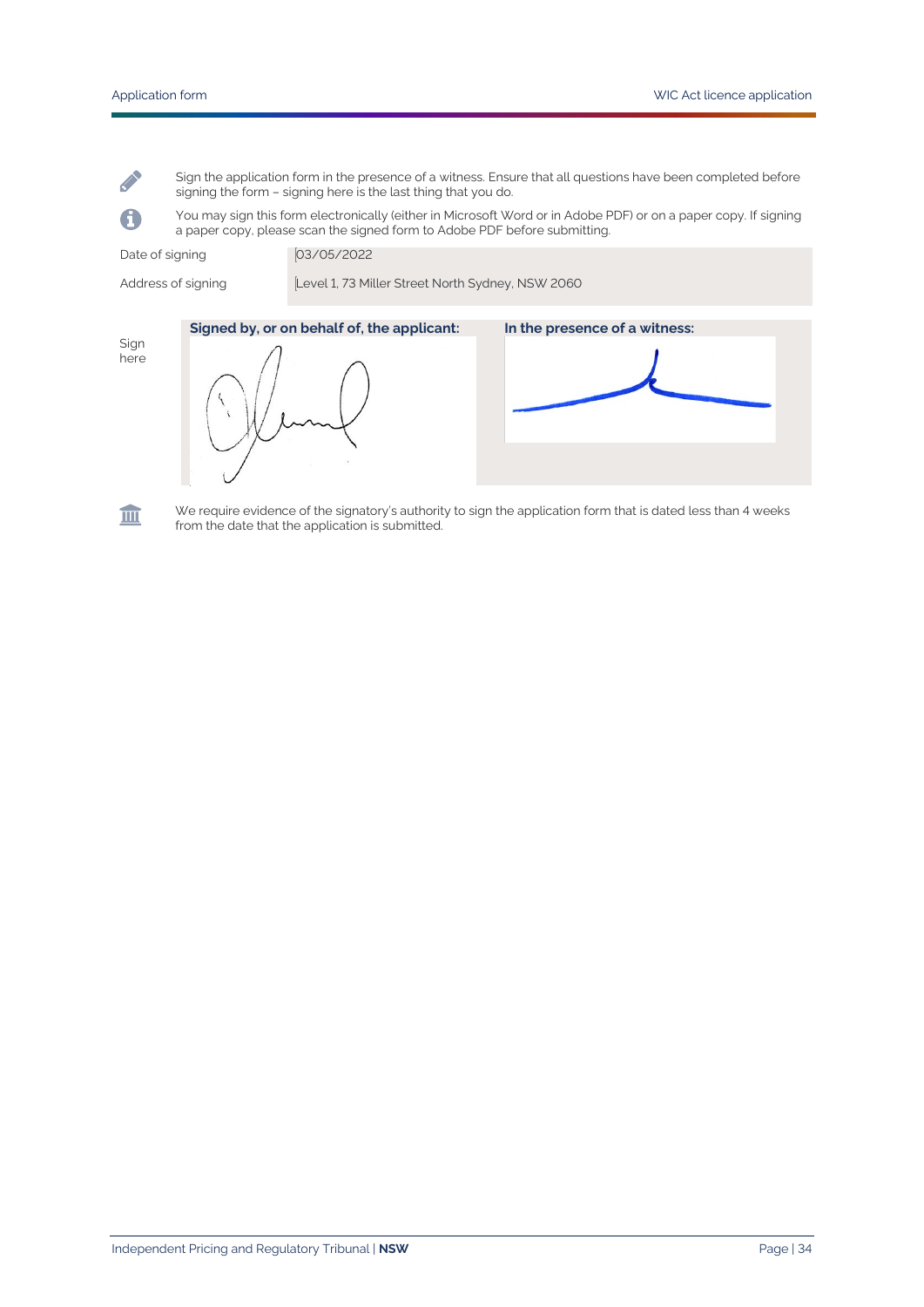#### **I, do solemnly and sincerely declare that:**

- 1. I am a Director of the applicant corporation (named in this application form).
- 2. The information provided in this application is true and correct to the best of my knowledge.
- 3. I am aware of the requirements under the *Water Industry Competition Act 2006* (NSW) (WIC Act) for the licence being applied for.
- 4. The applicant corporation is not, for the purpose of section 10(3)(a) of the WIC Act, a disqualified corporation (as defined in the Dictionary of the WIC Act).
- 5. The applicant corporation is not, for the purpose of section 10(3)(b) of the WIC Act, a related entity of a disqualified corporation (as defined in the Dictionary of the WIC Act) that would have a direct or indirect interest in, or influence on, the carrying out of the activities that the licence (the subject of the application in relation to which this declaration is made), if granted, would authorise.
- 6. I have the authority to make this application on behalf of the applicant corporation (named in this application form).

I make this solemn declaration conscientiously believing the same to be true and by virtue of the provisions of the *Oaths Act 1900* (NSW).

In the presence of an authorised witness, who certify the following matters concerning the making of this statutory declaration by the person who made it: *[\*choose an item from each of the drop-down menu]*

\*I saw the face of the person.

\*I have confirmed the person's identity using an identification document and the document I relied on was provided in the table below.

| <b>Details</b>                                                | <b>Signatory</b>                                        | <b>Witness</b>                                                                 |
|---------------------------------------------------------------|---------------------------------------------------------|--------------------------------------------------------------------------------|
| Full name                                                     | Alexandra Jane MacLaughlin                              | Jonathan Gunn                                                                  |
| Position/title                                                | <b>Director</b>                                         | General Counsel                                                                |
| Qualification to be authorised<br>witness                     | N/A                                                     | A solicitor with a current New South<br>Wales practising certificate, PN 11246 |
| Describe identification document<br>relied on (if applicable) | NSW Driver Licence No 14770046<br>expiring 10 July 2025 |                                                                                |

Provide details of the signatory and witness.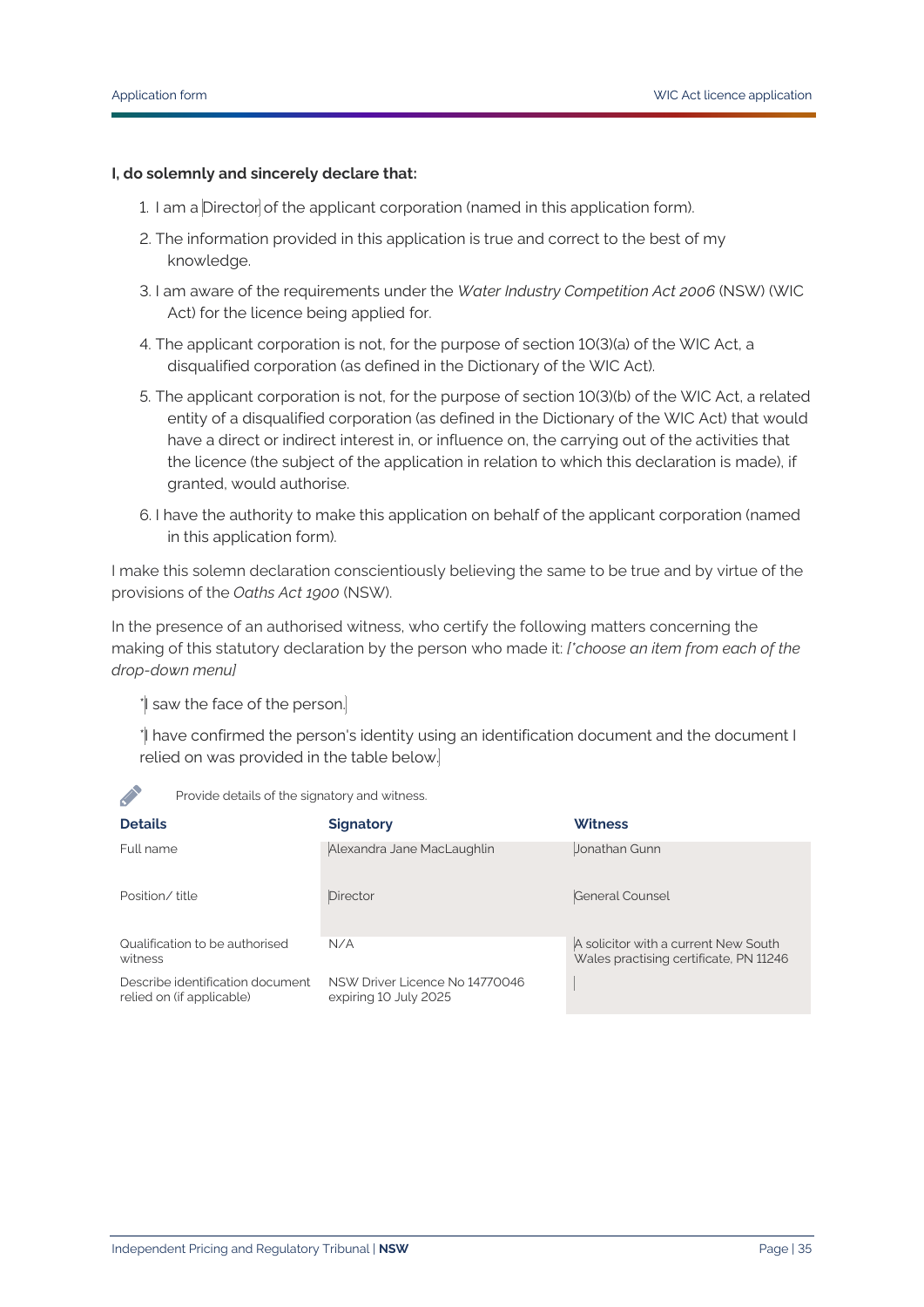Sign the application form in the presence of a witness. Ensure that all questions have been completed before signing the form – signing here is the last thing that you do.

You may sign this form electronically (either in Microsoft Word or in Adobe PDF) or on a paper copy. If signing a paper copy, please scan the signed form to Adobe PDF before submitting.

Date of signing 13/05/2022

Address of signing Level 31, 60 Martin Place, Sydney, NSW 2000

Sign here

**Contract Contract** 

A

Allail

**Signed by, or on behalf of, the applicant: In the presence of a witness:**



We require evidence of the signatory's authority to sign the application form that is dated less than 4 weeks from the date that the application is submitted.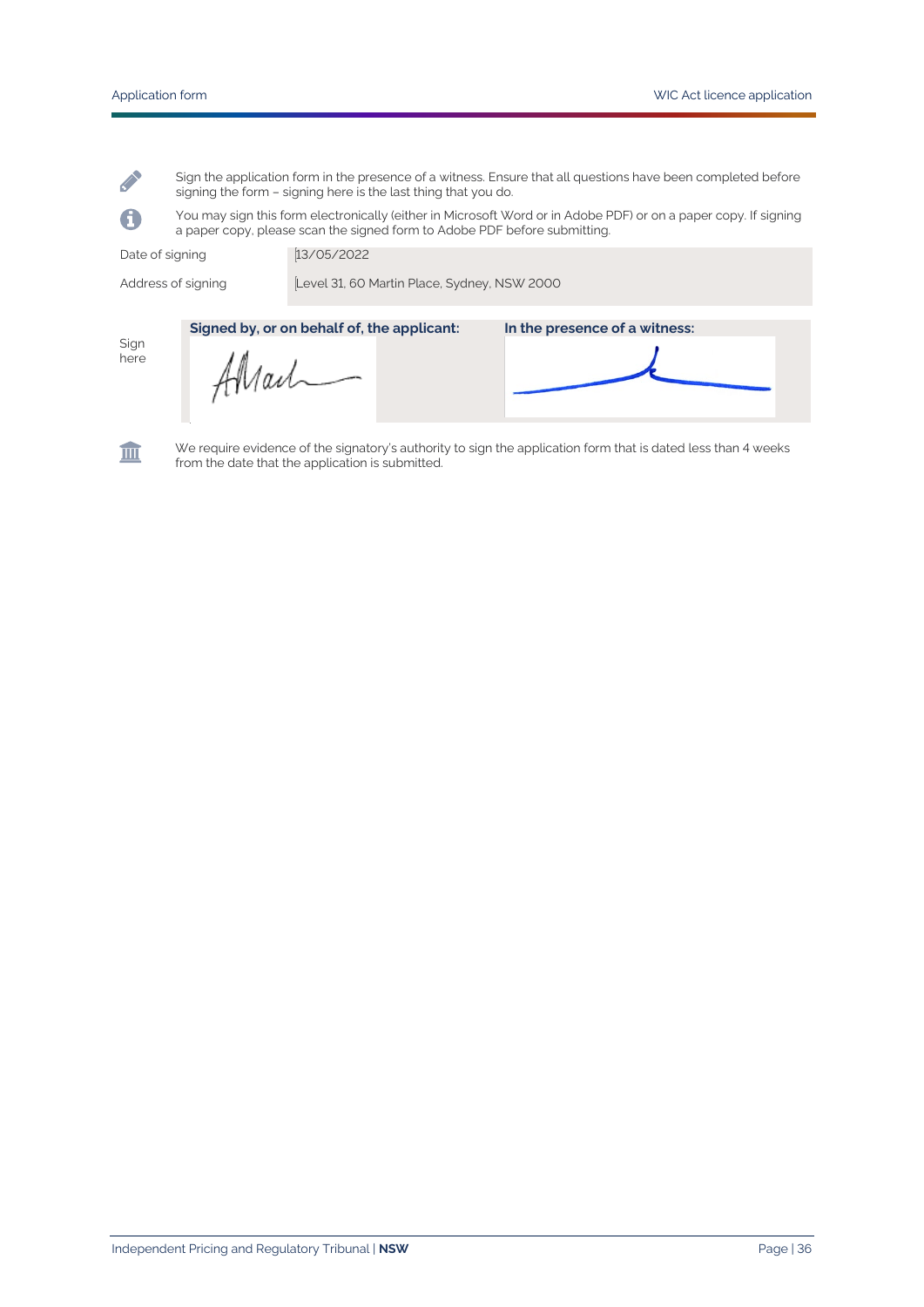# Acknowledgement

# 41. Please sign the acknowledgement for this application



6

All applicant corporations must sign an acknowledgement of IPART's intention to give copies of the application to relevant stakeholders.

An acknowledgement should be provided by:

- Company Secretary and a Director
- Two Directors
- In the case of a sole Director, the sole Director, or
- Such other person that IPART agrees may provide the acknowledgement.